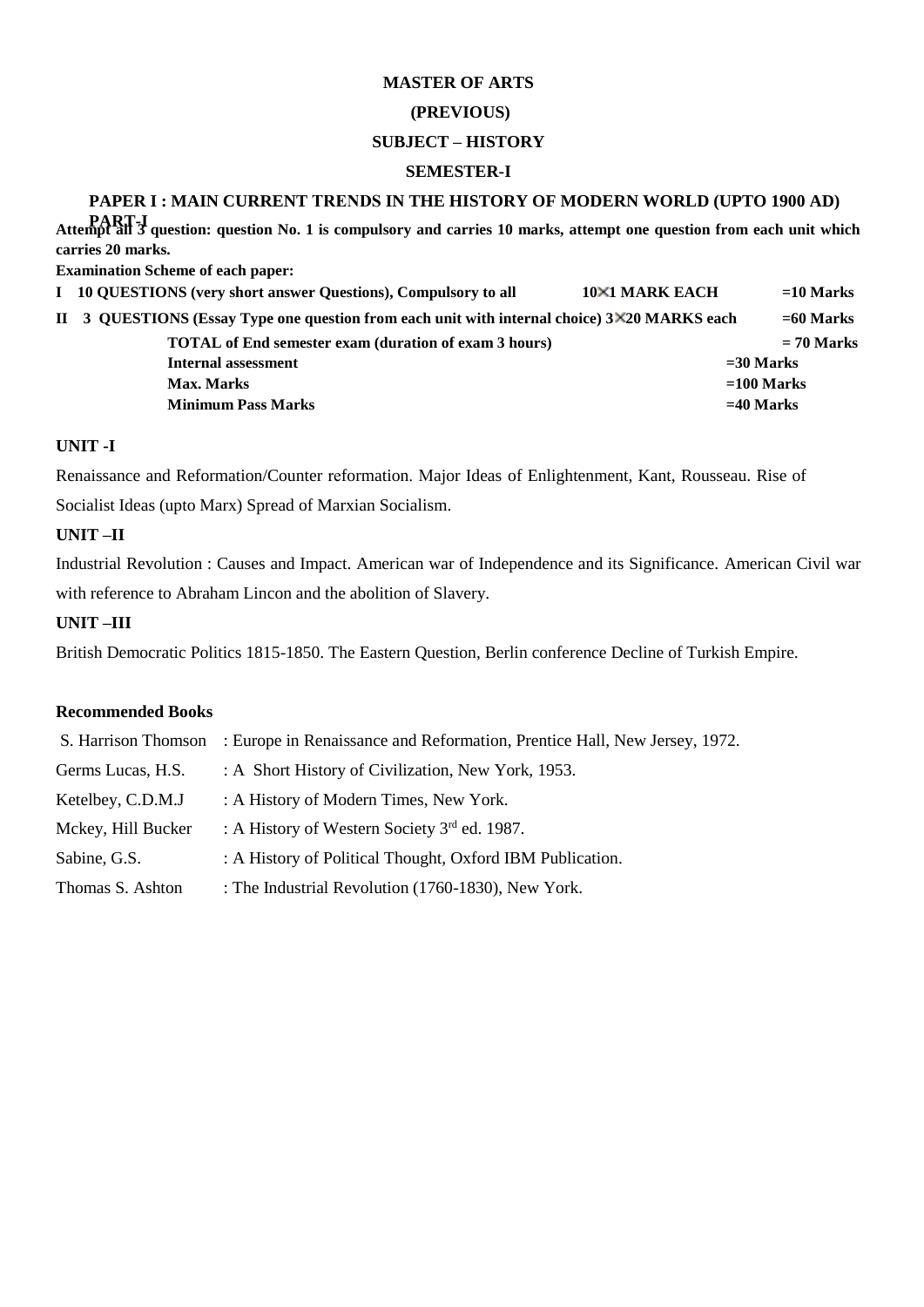## **SUBJECT – HISTORY**

#### **SEMESTER-II**

## **PAPER I : MAIN CURRENT TRENDS IN THE HISTORY OF MODERN WORLD (UPTO 1900 AD) PART-II**

**Attempt all 3 question: question No. 1 is compulsory and carries 10 marks, attempt one question from each unit which carries 20 marks.** 

**Examination Scheme of each paper:** 

| I 10 QUESTIONS (very short answer Questions), Compulsory to all                              | 10×1 MARK EACH | $=10$ Marks  |
|----------------------------------------------------------------------------------------------|----------------|--------------|
| II 3 QUESTIONS (Essay Type one question from each unit with internal choice) 3×20 MARKS each |                | $=60$ Marks  |
| <b>TOTAL</b> of End semester exam (duration of exam 3 hours)                                 |                | $= 70$ Marks |
| Internal assessment                                                                          |                | $=$ 30 Marks |
| <b>Max. Marks</b>                                                                            |                | $=100$ Marks |
| <b>Minimum Pass Marks</b>                                                                    |                | $=$ 40 Marks |
|                                                                                              |                |              |

#### **UNIT -I**

French Revolution : Causes and its Significance, National Convention (1792-1795).

Directory (1795-1799), Rise of Napoleon : Continental System, Reforms and Decline.

#### **UNIT –II**

Rise of Nationalism, Unification of Germany : Bismarck – Domestic & Foreign Policy. Unification of Italy: Mazzini,

Victor Emanuel II Cavour & Garibaldi.

## **UNIT –III**

Growth of Imperialism and Colonialism, European Nature of Imperialism, China. Meiji Restoration and modernization in Japan.

| Thomas S. Ashton  | : Napoleon Bonaparte: His Rise and Fall, Oxford university Press, New York, 1952. |
|-------------------|-----------------------------------------------------------------------------------|
| James Thomson     | : Napoleon Bonaparte; His Rise and Fall, Oxford university Press, New York.       |
| J.A.R. Marriott   | : Evolution of Modern Europe (1453-1939)                                          |
| Leo Gershoy       | : The French Revolution and Napoleon.                                             |
| G.B. Parkes       | : The United States of America                                                    |
| Harold M. Vinacke | : A History of Far East in Modern Times, Indian Reprint (Also in Hindi)           |
| K.S. Latourette   | : History of Japan (Also in Hindi)                                                |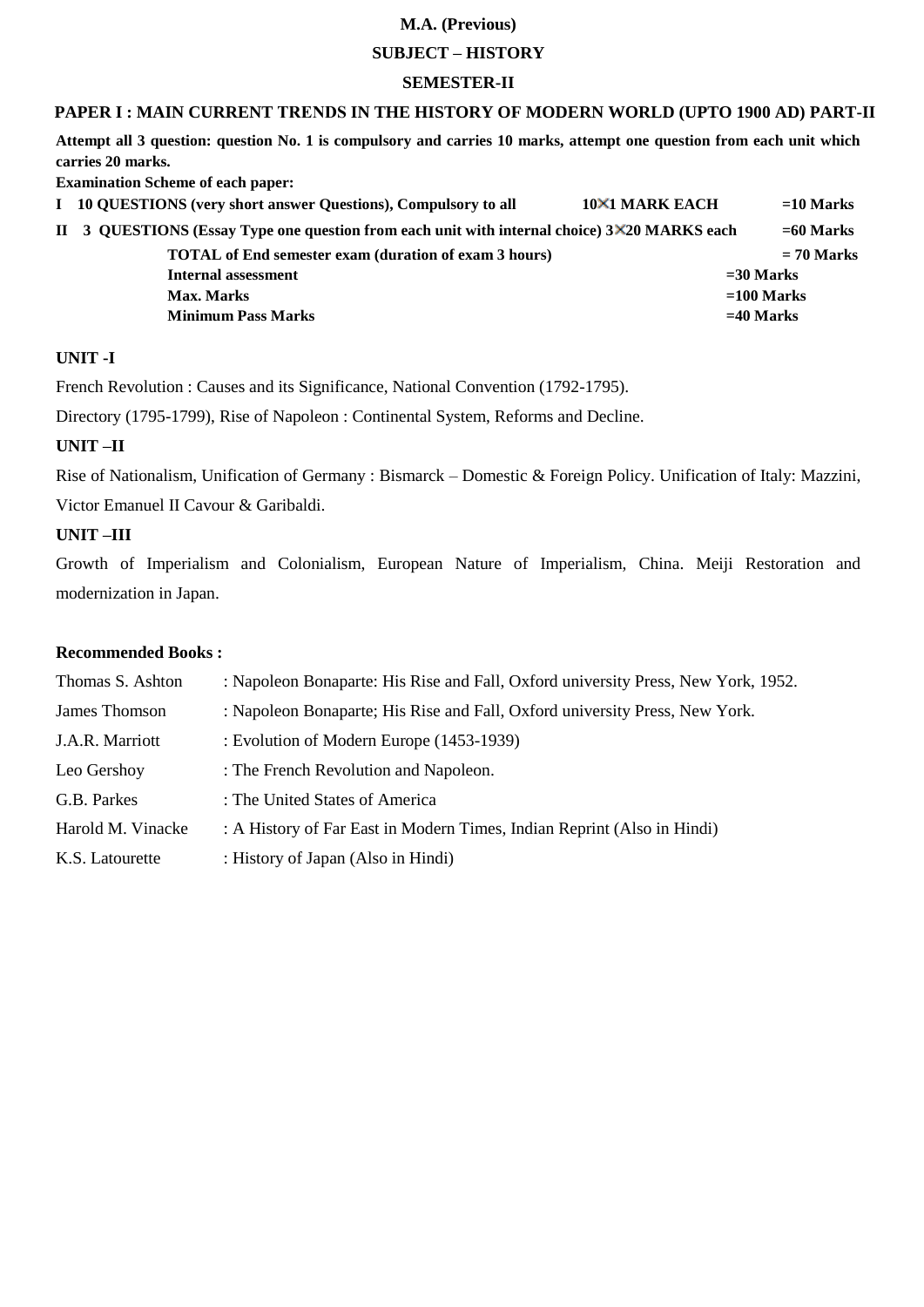#### **SUBJECT – HISTORY**

#### **SEMESTER-I**

### **PAPER II: HISTORY OF MODERN WORLD (1900-2000 AD) PART-I**

**Attempt all 3 question: question No. 1 is compulsory and carries 10 marks, attempt one question from each unit which carries 20 marks.** 

**Examination Scheme of each paper:** 

**I** 10 QUESTIONS (very short answer Questions), Compulsory to all  $10 \times 1$  MARK EACH =10 Marks **II 3 QUESTIONS (Essay Type one question from each unit with internal choice) 3 20 MARKS each =60 Marks TOTAL of End semester exam (duration of exam 3 hours) = 70 Marks Internal assessment =30 Marks Max. Marks =100 Marks Minimum Pass Marks**   $=40$  Marks  $=40$  Marks

#### **UNIT -I**

An historical overview of the World at the beginning of 19th century.

Balkan war of 1912-13; I world war: causes ad consequence. Paris Settlement and its results.

Russia: The Revolution of 1917-21, causes, character and its impact. Lenin: New Economic Policy.

## **UNIT –II**

Great Economic Depression (1929-33) and Recovery.

Franklin D. Roosevelt- The New deal and its impact.

Nazism in Germany (Hitler), Fascism in Italy (Mussolini) and Militarism in Japan – nature, processes and impact.

## **UNIT –III**

II world war- causes and consequences, Communist Revolution of 1949 in China and its impact on World

Politics, The World after World war II- Emergence of two power bloc's. Emergence of Third World and Non-Alignment, U.N.O. and the Global disputes.

## **REFERENCES :**

| William R. Keylor              | : The Twentieth Century World and Beyond.                    |
|--------------------------------|--------------------------------------------------------------|
| Ian Clark                      | : The Post Cold War Order.                                   |
| Langsam                        | : World Since 1919.                                          |
| E H Carr                       | : international Relations between the two World Wars.        |
| A M Gathorne - Hardy           | : Short History of International Affairs (1920-39)           |
| <b>APJ</b> Taylor              | : Origins of the Second World War.                           |
| Paul Johnson                   | : Modern Times.                                              |
| A. Dallin & G W Lapidus        | : The Soviet System – from Crisis to Collapse                |
| Carl Polanyi                   | : The Great Transformation: The political and Economic       |
|                                | Origins of our times.                                        |
| E J Hobsbam                    | : The age of Extremes 1914-1991, New York, 1996.             |
| Carter V Findley & John Rothey | : Twentieth Century World, Boston, V edition, 2000.          |
| Norman Lowe                    | : Mastering Modern World History, London, 1997.              |
| Geoffrey Barraclough           | : An introduction to Contemperary History.                   |
| William R. Keylor              | : The twentieth century world and Beyond.                    |
| Langsam                        | : World Since 1919.                                          |
| E. H. Carr                     | : International Relation Between the two World Wars.         |
| A. M. Gathorne – Hardy         | : Short History of International Affairs (1920-1939)         |
| Paul Johnsonn                  | : Modern Times.                                              |
| John Rothey                    | : Twentieth Century World, Boston, 5 <sup>th</sup> ed. 2000. |
|                                |                                                              |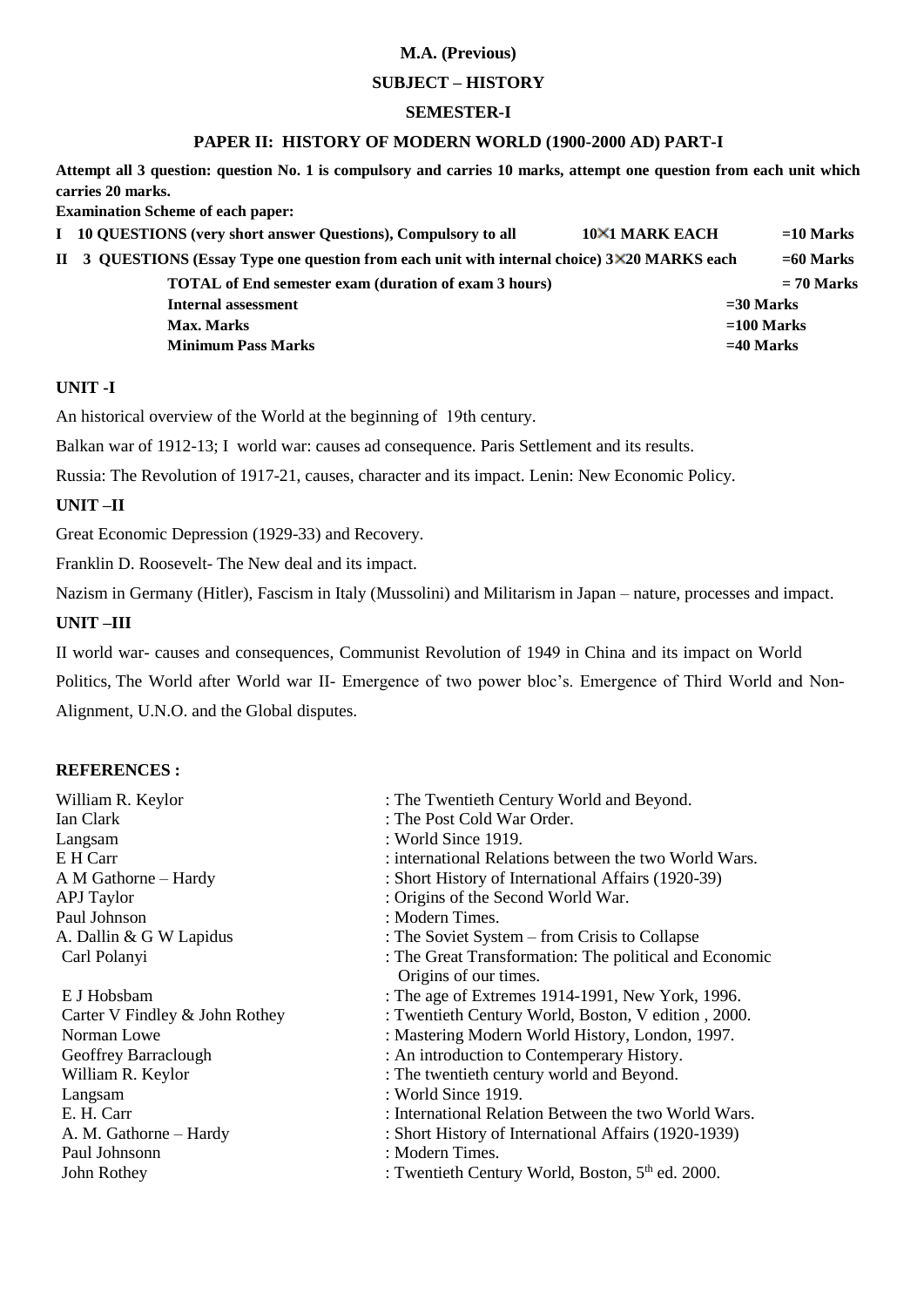### **SUBJECT – HISTORY**

#### **SEMESTER-II**

## **PAPER II : HISTORY OF MODERN WORLD (1900-2000 A. D.) PART-II**

**Attempt all 3 question: question No. 1 is compulsory and carries 10 marks, attempt one question from each unit which carries 20 marks.** 

**Examination Scheme of each paper:** 

| I 10 QUESTIONS (very short answer Questions), Compulsory to all                              | <b>10×1 MARK EACH</b> | $=10$ Marks  |
|----------------------------------------------------------------------------------------------|-----------------------|--------------|
| II 3 QUESTIONS (Essay Type one question from each unit with internal choice) 3×20 MARKS each |                       | $= 60$ Marks |
| <b>TOTAL</b> of End semester exam (duration of exam 3 hours)                                 |                       | $= 70$ Marks |
| Internal assessment                                                                          |                       | $=$ 30 Marks |
| <b>Max. Marks</b>                                                                            |                       | $=100$ Marks |
| <b>Minimum Pass Marks</b>                                                                    |                       | $=40$ Marks  |

#### **UNIT -I**

 Liberation from Colonial Rule – Arab world, Egypt, Africa- Apartheid to Democracy. South – East Asia-Vietnam. Decolonization and under development – factors constraining development : Latin America- Africa.

## **UNIT –II**

Cold War – Causes and impact. Unification of Europe – Post war Foundation; Social, Economic, Scientific and Technological Development – Industry, Science, Technology, Communication and Information. Cultural Revolution of China. Civil Right Movement in USA ( Martin Luther King Jr) and Feminism.

#### **UNIT –III**

Disintegration of Soviet Union and Rise of the Unipolar World – Causes. Process and Impact. Political changes in Eastern Europe 1989-2001. End of the cold war and US ascendance in the World as the superpower, Globalization, Trends of Terrorism (1990-2000).

| Ian Clark                |                | The post cold war Order.                                                  |
|--------------------------|----------------|---------------------------------------------------------------------------|
| A.J.P. Taylor            |                | Origins of the Second World War.                                          |
| Paul Johnsonn            |                | Modern Times.                                                             |
| Adallin and G.W. Lapidus | $\ddot{\cdot}$ | The Soviet System-from crisis to Collapse                                 |
| Moshe Lewin              |                | The Gorbachuev Phenomenon.                                                |
| Karl Polanyi             |                | The Great Transformation the Political and Economic Origins of our Times. |
| E. J. Hobsbawm           |                | The age of extremes 1914-1991, New York, 1996.                            |
| John Rothey              |                | Twentieth Century World, Boston, 5 <sup>th</sup> ed. 2000.                |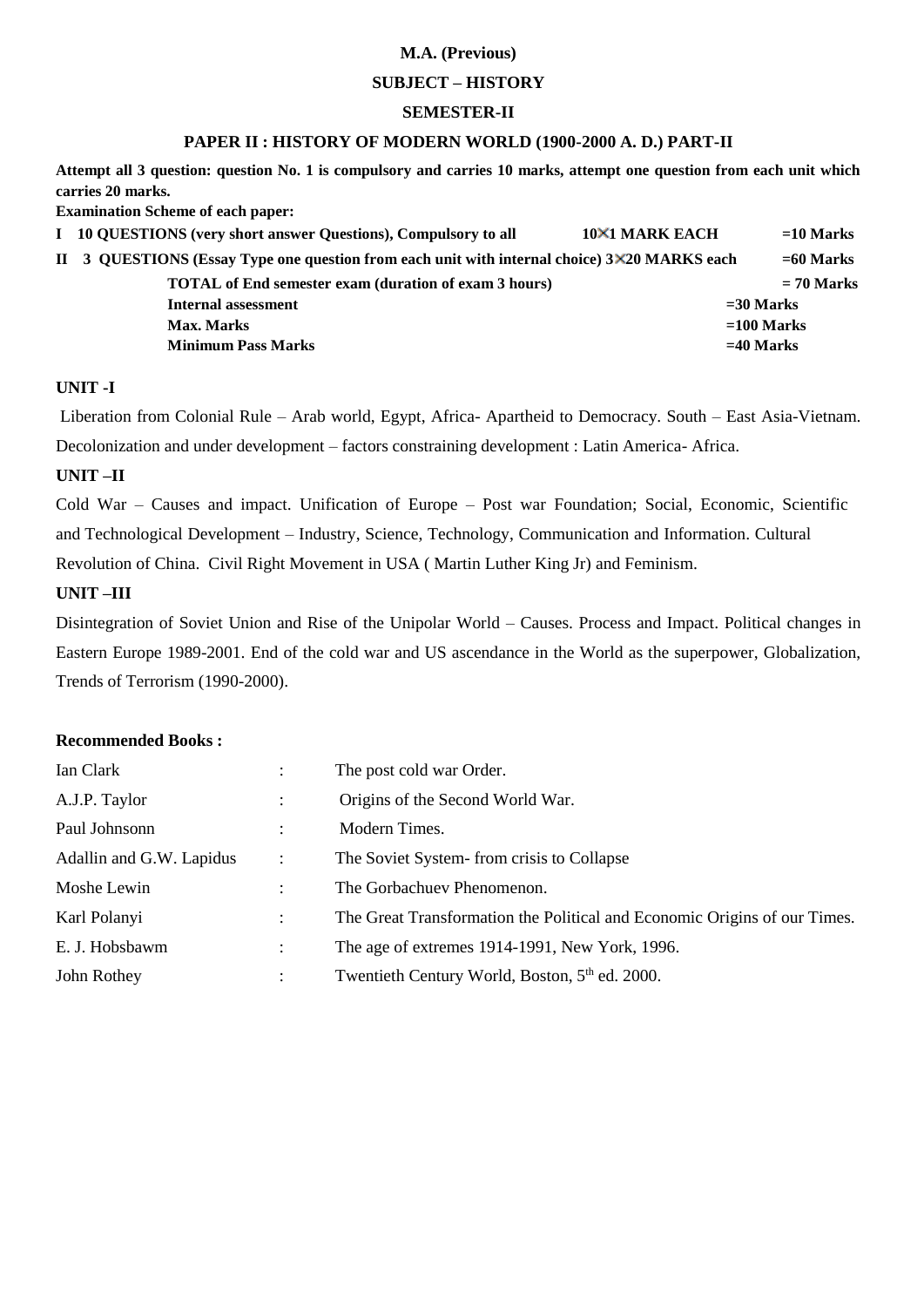### **SUBJECT – HISTORY**

### **SEMESTER-I**

## **PAPER III : MAIN TRENDS IN THE HISTORY AND CULTURE OF RAJASTHAN PART - I**

**Attempt all 3 question: question No. 1 is compulsory and carries 10 marks, attempt one question from each unit which carries 20 marks.** 

**Examination Scheme of each paper:** 

| I 10 QUESTIONS (very short answer Questions), Compulsory to all                              | <b>10×1 MARK EACH</b> | $=$ 10 Marks |
|----------------------------------------------------------------------------------------------|-----------------------|--------------|
| II 3 QUESTIONS (Essay Type one question from each unit with internal choice) 3×20 MARKS each |                       | $= 60$ Marks |
| <b>TOTAL</b> of End semester exam (duration of exam 3 hours)                                 |                       | $= 70$ Marks |
| Internal assessment                                                                          |                       | $=$ 30 Marks |
| Max. Marks                                                                                   |                       | $=100$ Marks |
| <b>Minimum Pass Marks</b>                                                                    |                       | $=40$ Marks  |

#### **UNIT -I**

Geographical features of Rajasthan and its impact on history and culture. Paleolithic and Mesolithic culture in Rajasthan. Chalcolithic and Copper Age (Ahar, Kalibanga, Balathal, Ganeshwar). Rock Art in Rajasthan.

## **UNIT –II**

A brief survey of historic Rajasthan from B.C 600-700 A. D. Matsya Janapada, Republican tribes. Origin of the Rajputs, Guhilas of Medata. Political and cultural achievements of Pratiharas and Chahamanas.

## **UNIT –III**

Rajputs Resistance to Mughal invasion. Political and cultural achievements of Maharana Kumba, Sanga and Pratap. Contribution of Maldeo of Marwar, Role of Chandrasen, Mirja Raja Jai Singh, Sawai Jai Singh.

| H. D. Sankalia     | Pre History and Proto-History of India and Pakistan                      |
|--------------------|--------------------------------------------------------------------------|
| H. D. Sankalia     | Excavations at Ahar (Tambavati) Poona, 1968.                             |
| A. Banerjee        | Archaeology of South-Eastern Rajasthan, Varanasi.                        |
| V. N. Mishra       | Pre History and Proto-History of Berach Basin.                           |
| Dasharath Sharma   | Rajasthan Through the ages (Vol. 1)                                      |
| Dasharath Sharma   | Early Chauhan Dynasties.                                                 |
| D. C. Ganguly      | The Paramars.                                                            |
| H. C. Raychaudhary | Political History of Ancient India, (Relevant Portion).                  |
| G. H. Ojha         | History of Rajputana, (Relevant Portions)                                |
| D. C. Shukla       | Early History of Rajasthan.                                              |
| K. M. Munshi       | The Glory that was Gurjara Desh (3 Volumes)                              |
| B. N. Puri         | Pratiharas                                                               |
| J.N. Asopa         | Origin of Rajputs.                                                       |
| James Tod          | Annals and antiquities of Rajasthan (Relevant Portions)                  |
| <b>Shyamal</b> Das | Vir Vinod (Relevant Portions).                                           |
| G. H. Ojha         | Rajputana ka Itihas (Relevant Portions).                                 |
| R. N. Prasad       | Raja Man Singh of Amer                                                   |
| H. C. Tikkiwal     | Jaipur and the later Mughals.                                            |
| V. S. Bhatnagar    | Life and Times of Sawai Jai Singh.                                       |
| R. S. Bhatt        | Sawai Jai Singh (Hindi)                                                  |
| V. N. Reu          | Marwar Ka Itihas                                                         |
| G. N. Sharma       | Social Life in Medieval Rajasthan.                                       |
| G. N. Sharma       | Mewar and the Mughal Emperor.                                            |
| G. N. Sharma       | Rajasthan Through the Ages, Vol. II                                      |
| Dilbagh Singh      | The State, Landlords and the Peasants – Rajasthan in Eighteenth Century. |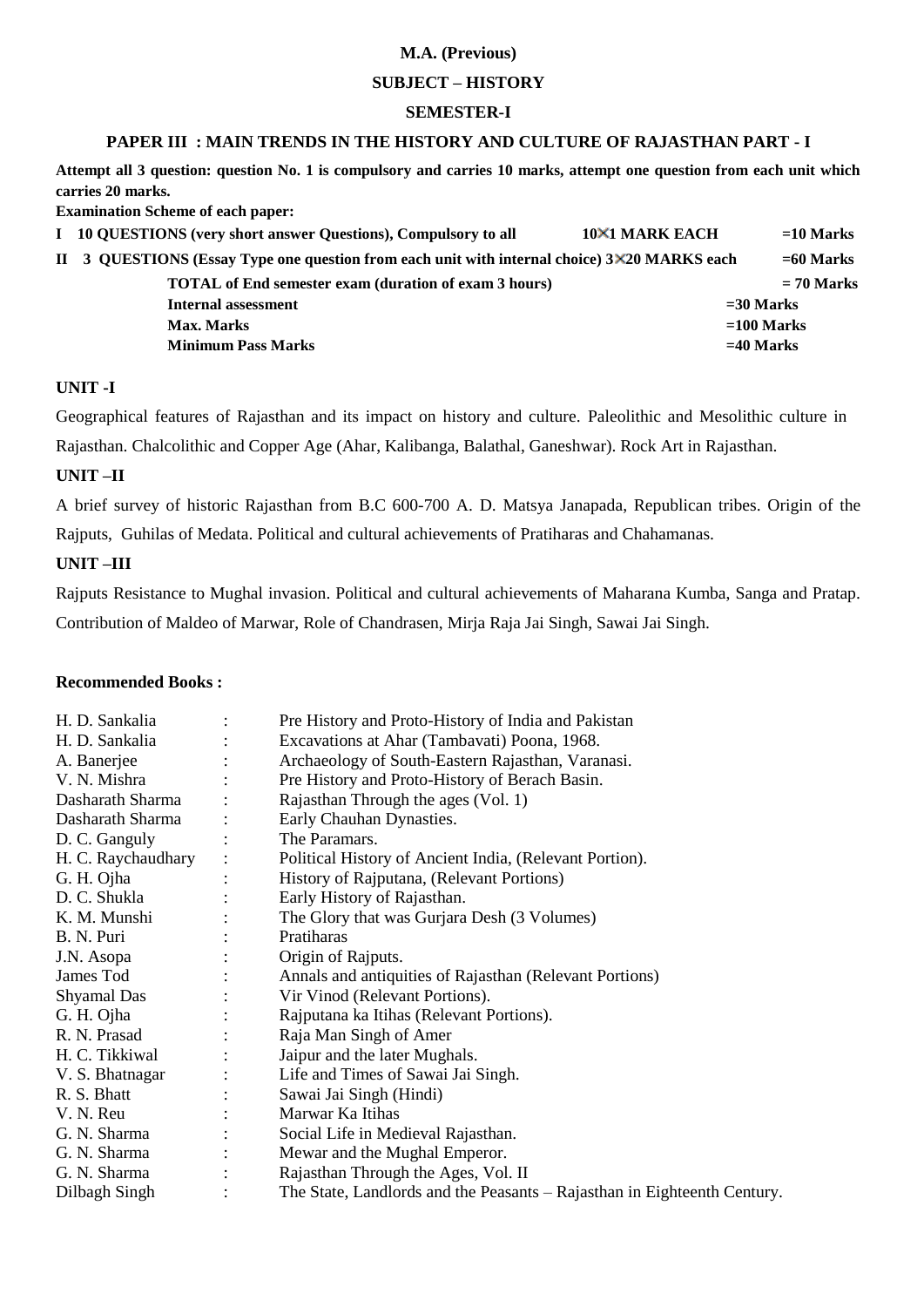#### **SUBJECT – HISTORY**

### **SEMESTER-II**

## **PAPER III : MAIN TRENDS IN THE HISTORY AND CULTURE OF RAJASTHAN PART - II**

**Attempt all 3 question: question No. 1 is compulsory and carries 10 marks, attempt one question from each unit which carries 20 marks.** 

**Examination Scheme of each paper:** 

| I 10 QUESTIONS (very short answer Questions), Compulsory to all                              | <b>10×1 MARK EACH</b> | $=$ 10 Marks |
|----------------------------------------------------------------------------------------------|-----------------------|--------------|
| II 3 QUESTIONS (Essay Type one question from each unit with internal choice) 3×20 MARKS each |                       | $= 60$ Marks |
| <b>TOTAL</b> of End semester exam (duration of exam 3 hours)                                 |                       | $= 70$ Marks |
| Internal assessment                                                                          | $=$ 30 Marks          |              |
| Max. Marks                                                                                   | $=100$ Marks          |              |
| <b>Minimum Pass Marks</b>                                                                    | $=40$ Marks           |              |

## **UNIT -I**

Religious Movements, Saints and folk Gods & Goddesses of Rajasthan , Art and Architecture – fort and monuments. Rajputs school of Painting, Folk Art and Handicraft. Fairs and Festivals. Folk Music and Folk Dances.

## **UNIT –II**

Maratha influence in Rajasthan and its impact, administrative and judicial changes after 1818. Social and economic changes – land revenue settlements, British monopoly of salt and opium trade.

## **UNIT –III**

1857, Outbreak in Rajasthan. Tribal movements, Freedom movements, Political awakening and integration of Rajasthan. Development in Post-Independence Rajasthan (1947-1980). Leading Personalities of Rajasthan. Development of Rajasthani Language, Literature and local dialects. Rajasthani Culture, Tradition and Heritage.

| H. D. Sankalia     | $\ddot{\cdot}$ | Pre History and Proto-History of India and Pakistan     |
|--------------------|----------------|---------------------------------------------------------|
| H. D. Sankalia     |                | Excavations at Ahar (Tambavati) Poona, 1968.            |
| A. Banerjee        |                | Archaeology of South-Eastern Rajasthan, Varanasi.       |
| V. N. Mishra       |                | Pre History and Proto-History of Berach Basin.          |
| Dasharath Sharma   |                | Rajasthan Through the ages (Vol. 1)                     |
| O. Bhatia          |                | The Paramars.                                           |
| H. C. Raychaudhary |                | Political History of Ancient India, (Relevant Portion). |
| G. H. Ojha         |                | History of Rajputana, (Relevant Portions)               |
| D. C. Shukla       |                | Early History of Rajasthan.                             |
| K. M. Munshi       |                | The Glory that was Gurjara Desh (3 Volumes)             |
| B. N. Puri         |                | Pratiharas                                              |
| J.N. Asopa         |                | Origin of Rajputs.                                      |
| James Tod          |                | Annals and antiquities of Rajasthan (Relevant Portions) |
| Shyamal Das        |                | Vir Vinod (Relevant Portions).                          |
| G. H. Ojha         |                | Rajputana ka Itihas (Relevant Portions).                |
| R. N. Prasad       |                | Raja Man Singh of Amer                                  |
| H. C. Tikkiwal     |                | Jaipur and the later Mughals.                           |
| V. S. Bhatnagar    |                | Life and Times of Sawai Jai Singh.                      |
| R. S. Bhatt        |                | Sawai Jai Singh (Hindi)                                 |
| V. N. Reu          |                | Marwar Ka Itihas                                        |
| Madhu Sethia       |                | Rajput Policy – Warriors, Peasent and Merchants.        |
| R. P. Vyas         |                | Maharana Raj Singh                                      |
| Raghubir Singh     |                | Purva Madhya Kaleen Rajasthan.                          |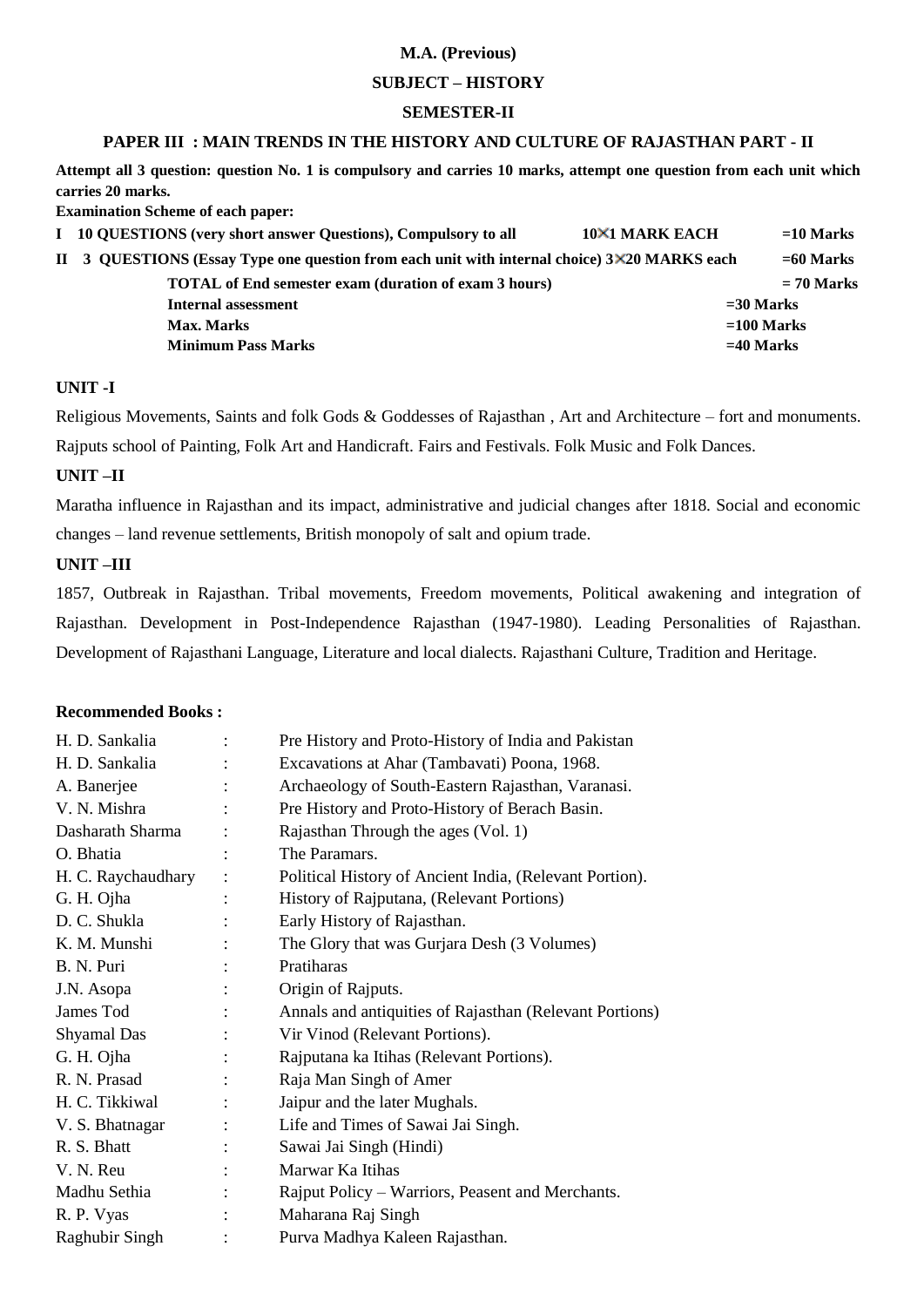#### **SUBJECT – HISTORY**

#### **SEMESTER-I**

#### **PAPER 4 (A) : ANCIENT INDIAN HISTORY (EARIEST TIMES TO c.200 B.C.) PART - I**

**Attempt all 3 question: question No. 1 is compulsory and carries 10 marks, attempt one question from each unit which carries 20 marks.** 

**Examination Scheme of each paper:** 

| I 10 QUESTIONS (very short answer Questions), Compulsory to all                              | <b>10×1 MARK EACH</b> | $=$ 10 Marks |
|----------------------------------------------------------------------------------------------|-----------------------|--------------|
| II 3 QUESTIONS (Essay Type one question from each unit with internal choice) 3×20 MARKS each |                       | $= 60$ Marks |
| <b>TOTAL</b> of End semester exam (duration of exam 3 hours)                                 |                       | $= 70$ Marks |
| Internal assessment                                                                          |                       | $=$ 30 Marks |
| Max. Marks                                                                                   |                       | $=100$ Marks |
| <b>Minimum Pass Marks</b>                                                                    |                       | $=40$ Marks  |

## **UNIT -I**

A study of the sources for the history of India upto 200 B.C. Archaeological sources, Epigraphy, Monuments, Numismatics Literary sources-Indigenous Primary and Secondary; Poetry, Scientific Literature, Literature in Regional Languages, Religious Literature.Foreigners' Account Pre History and Proto History: Geographical factors, hunting and gathering (Paleolithic and Mesolithic) beginning of Agriculture (Neolithic and Chalcolithics).

#### **UNIT –II**

The Indus – Saraswati civilization: - origin, date, extent, characteristics, decline, survival and significance, Art and architecture. A survey of Indian sites.Megalithic Cultures :- Distribution of Pastoral and Farming Cultures outside the Indus, development of community life, settlements, development of agriculture, crafts, pottery and iron industry.

## **UNIT –III**

Aryans and Vedic periods: Expansion of Aryans in India. Vedic Period : Religious and Philosophical literature; Transformation from Rig Vedic period to the Later Vedic Period. The Vedic Saraswati River, evidence for its historicity. Evolution of monarchy and Varna system.

#### **Recommended Books :**

1. H. D. Sankalia : Pre History and Proto-History of India and Pakistan, Poona, 1974.

2. H. D. Sankalia: Stone age tools-their technique, names and provable functions, Deccan College Poona, I edition, 1962.

- 3. Gregory Possehl (ed) : Harappan Civilization, Delhi, 1992.
- 4. B. B. Lal : India 1947-1997 : New light on the Indus Civilization, New Delhi, 1998.
- 5. Navratna S. Rajaram & David Frawley : Vedic Aryans and the origins of the civilization, New Delhi, 1997.
- 6. Vibha Tripathi : The Painted Grey Ware and Iron Age Cultures of Northern India, Delhi, 1976.
- 7. Rhys David : Buddhist India, Delhi, 1987.
- 8. K. A. N Shasri (ed) : Comprehensive History of India, Volume II
- 9. R. C. Majumdar & A. D. Pusalkar (ed) : The History and Culture of India People.
- 10. Volume I : The Vedic Age.
- 11. H. C. Raychaudhary : Political History of Ancient India.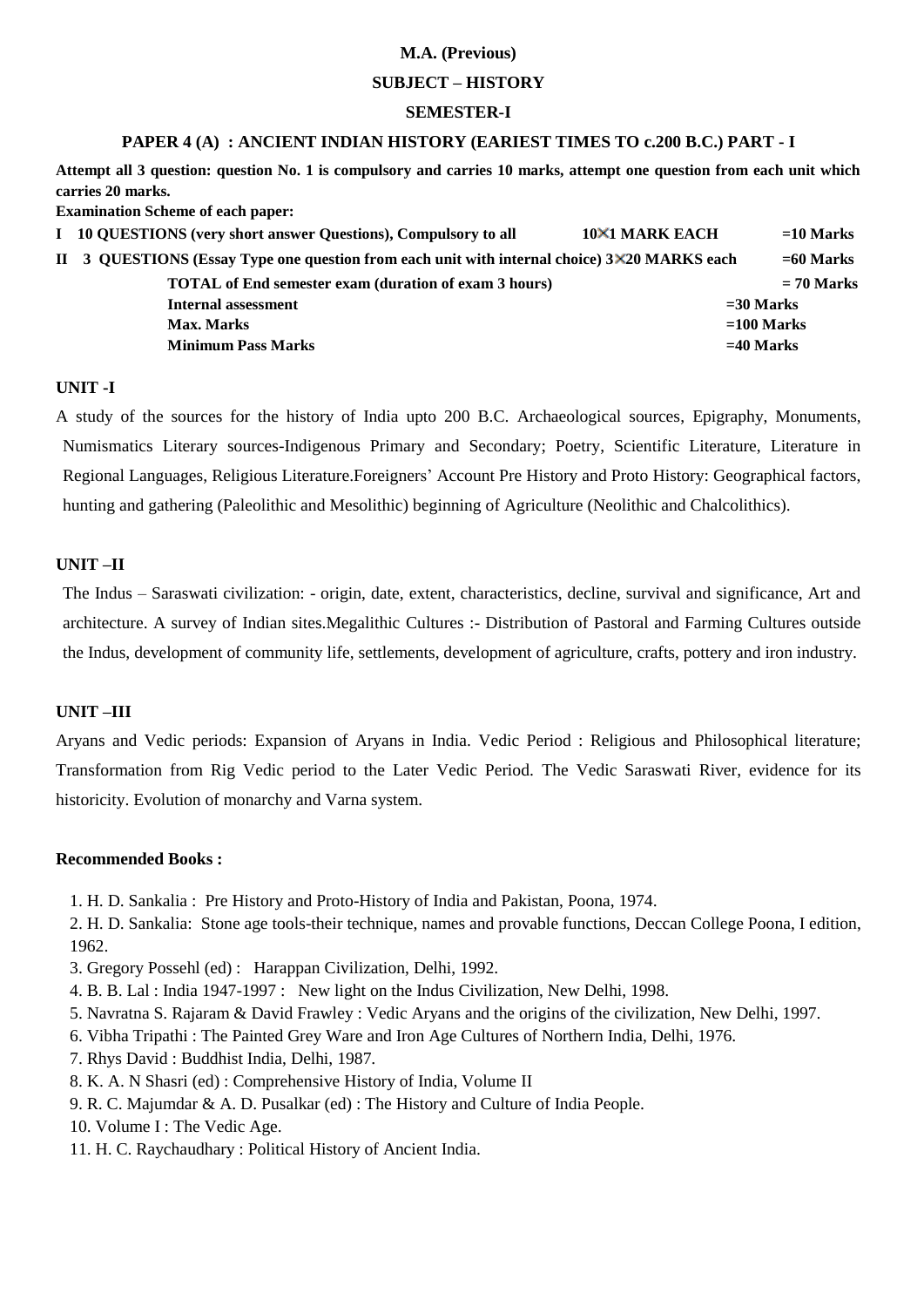## **SUBJECT – HISTORY**

#### **SEMESTER-II**

#### **PAPER 4 (A) : ANCIENT INDIAN HISTORY (EARIEST TIMES TO c.200 B.C.) PART - II**

**Attempt all 3 question: question No. 1 is compulsory and carries 10 marks, attempt one question from each unit which carries 20 marks.** 

**Examination Scheme of each paper:** 

| I 10 QUESTIONS (very short answer Questions), Compulsory to all                              | <b>10×1 MARK EACH</b><br>$=10$ Marks |
|----------------------------------------------------------------------------------------------|--------------------------------------|
| II 3 QUESTIONS (Essay Type one question from each unit with internal choice) 3×20 MARKS each | $= 60$ Marks                         |
| <b>TOTAL of End semester exam (duration of exam 3 hours)</b>                                 | $= 70$ Marks                         |
| Internal assessment                                                                          | $=$ 30 Marks                         |
| <b>Max. Marks</b>                                                                            | $=100$ Marks                         |
| <b>Minimum Pass Marks</b>                                                                    | $=$ 40 Marks                         |
|                                                                                              |                                      |

## **UNIT – I**

Period of Mahajanapadas : Formation of Mahajanapadas (Republic and Monarchy). Rise of urban centers ; Trade routes; Economic growth, introduction of Coinage.) Spread of Jainism and Buddhism ; Rise of Magadha upto the Nandas. Iranian and Macedonian invasions and their impact.

## **UNIT –II**

The Mauryan Empire : sources and historiography, Kautilya and Arthashastra. Chandragupta Maurya – early

career, conquests and extent of empire. Ashoka's concept of Dhamma – its nature, characteristics and significance.

## **UNIT –III**

Nature of Mauryan State and its administrative organization. Decline and downfall of Mauryan Empire. Mauryan Society and economy, Mauryan Art and Architecture, Significance of Mauryan Empire in Indian history.

- 1.H. D. Sankalia :Pre History and Proto-History of India and Pakistan, Poona, 1974.
- 2.H. D. Sankalia : Stone age tools-their technique, names and provable functions, Deccan College Poona, I edition, 1962.
- 3. Gregory Possehl (ed): Harappan Civilization, Delhi, 1992.
- 4. B. B. Lal : India 1947-1997 : New light on the Indus Civilization, New Delhi, 1998.
- 5. Navratna S. Rajaram & David Frawley : Vedic Aryans and the origins of the civilization, New Delhi, 1997.
- 6. Vibha Tripathi : The Painted Grey Ware and Iron Age Cultures of Northern India, Delhi, 1976.
- 7. Rhys David : Buddhist India, Delhi, 1987.
- 8. K. A. N Shastri (ed): Comprehensive History of India, Volume II
- 9. R. C. Majumdar & A. D. Pusalkar (ed) : The History and Culture of Indian People.
- 10. Volume I : The Vedic Age.
- 11. H. C. Raychaudhary : Political History of Ancient India.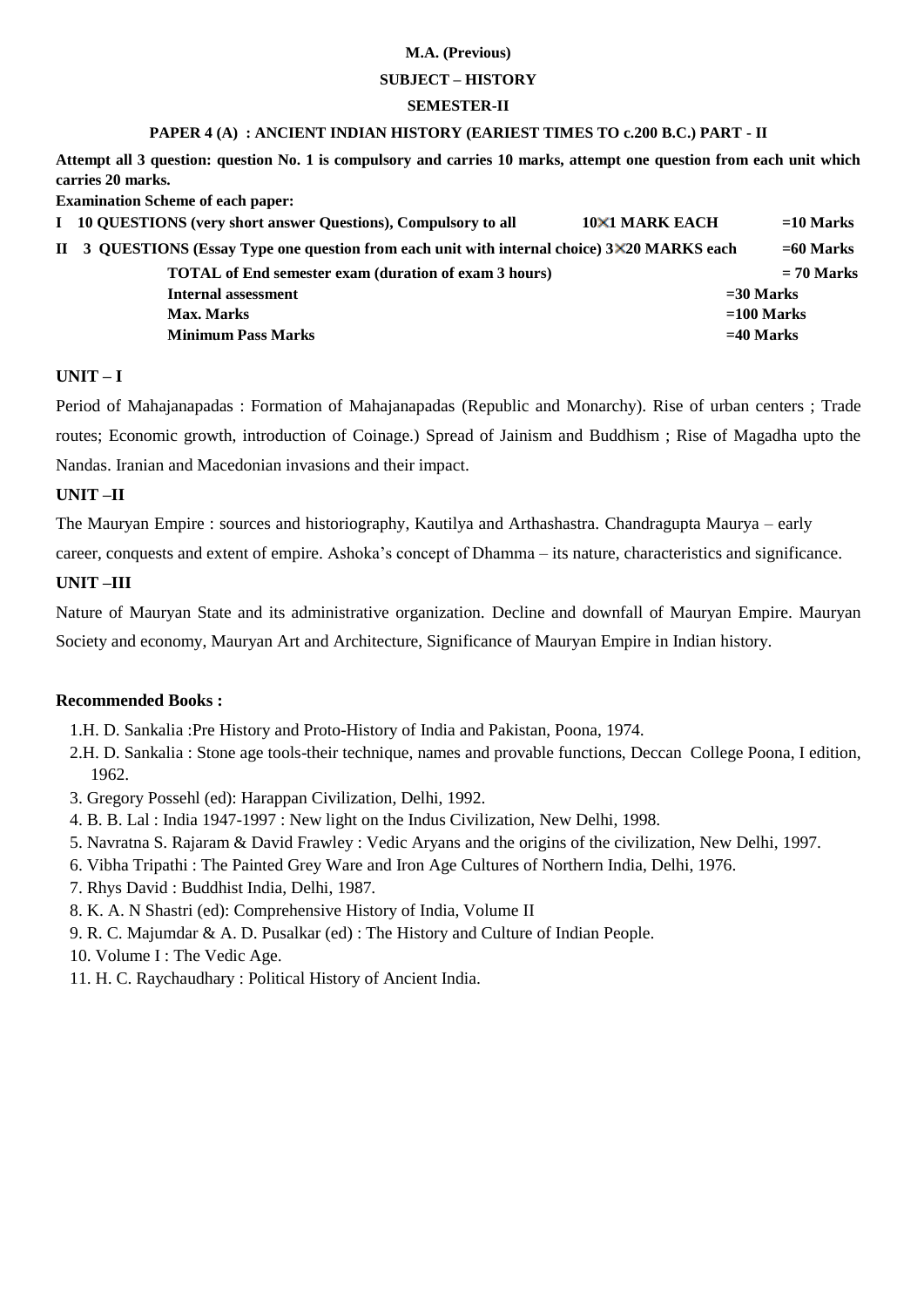#### **SUBJECT – HISTORY**

## **SEMESTER-I**

## **PAPER 4 Group B (ii) : MEDIEVAL INDIAN HISTORY (c. A. D. 750-1526) PART - I**

**Attempt all 3 question: question No. 1 is compulsory and carries 10 marks, attempt one question from each unit which carries 20 marks.** 

**Examination Scheme of each paper:** 

| I 10 QUESTIONS (very short answer Questions), Compulsory to all                              | <b>10×1 MARK EACH</b> | $=10$ Marks  |
|----------------------------------------------------------------------------------------------|-----------------------|--------------|
| II 3 QUESTIONS (Essay Type one question from each unit with internal choice) 3×20 MARKS each |                       | $= 60$ Marks |
| <b>TOTAL</b> of End semester exam (duration of exam 3 hours)                                 |                       | $= 70$ Marks |
| Internal assessment                                                                          |                       | $=$ 30 Marks |
| Max. Marks                                                                                   |                       | $=100$ Marks |
| <b>Minimum Pass Marks</b>                                                                    |                       | $=40$ Marks  |
|                                                                                              |                       |              |

## **UNIT -I**

Sources for the medieval history. Major political developments in northern India and Peninsula, origin and the rise of Rajputs, The Cholas: administration, village economy and society . Indian feudalism, agrarian economy and urban settlements, Trade and Commerce, society, science and technology.

## **UNIT –II**

Cultural Traditions in India 750-1200; Philosophy – Shankaracharya, Ramanuja and Madhvacharya. Forms features and growth of Bhakti, Islam and its arrival in India, Sufism, Literature of the period Art and Architecture: Temple Architecture, Sculpture, Painting.

## **UNIT –III**

Sources of History of Delhi Sultanate, The Ghurian invasions – factors behind Ghurians success. Economic, Social and Cultural consequences. Foundation of Delhi Sultanate and early Turkish Sultans Consolidation: The Rule of Iltutmish and Balban.

| Mahdi Hussain: History of the Tughluq Dynasty                     |                                                                      |  |  |  |  |
|-------------------------------------------------------------------|----------------------------------------------------------------------|--|--|--|--|
| MD. Habib and : A Computer History of India                       |                                                                      |  |  |  |  |
| K.A Nizami (ed.)                                                  | : Vol; V, The Delhi Sultanate                                        |  |  |  |  |
| A.B.M. Habibullah                                                 | : The Foundation of Muslim Rule in India                             |  |  |  |  |
| K. S. Lal                                                         | : History of Khalijis                                                |  |  |  |  |
| R. C. Mazumdar (ed.)                                              | : The History and Culture of Indian people, Vol. Vi, Delhi Sultanate |  |  |  |  |
| R. P. Tripathi                                                    | : Some aspects of Muslim Administratoion                             |  |  |  |  |
| B. N Puri<br>:History of the Gurjara – Pratiharas                 |                                                                      |  |  |  |  |
| Vishuddhanand Pathak: Uttar Pradesh ka Rajnitik Itihas (in Hindi) |                                                                      |  |  |  |  |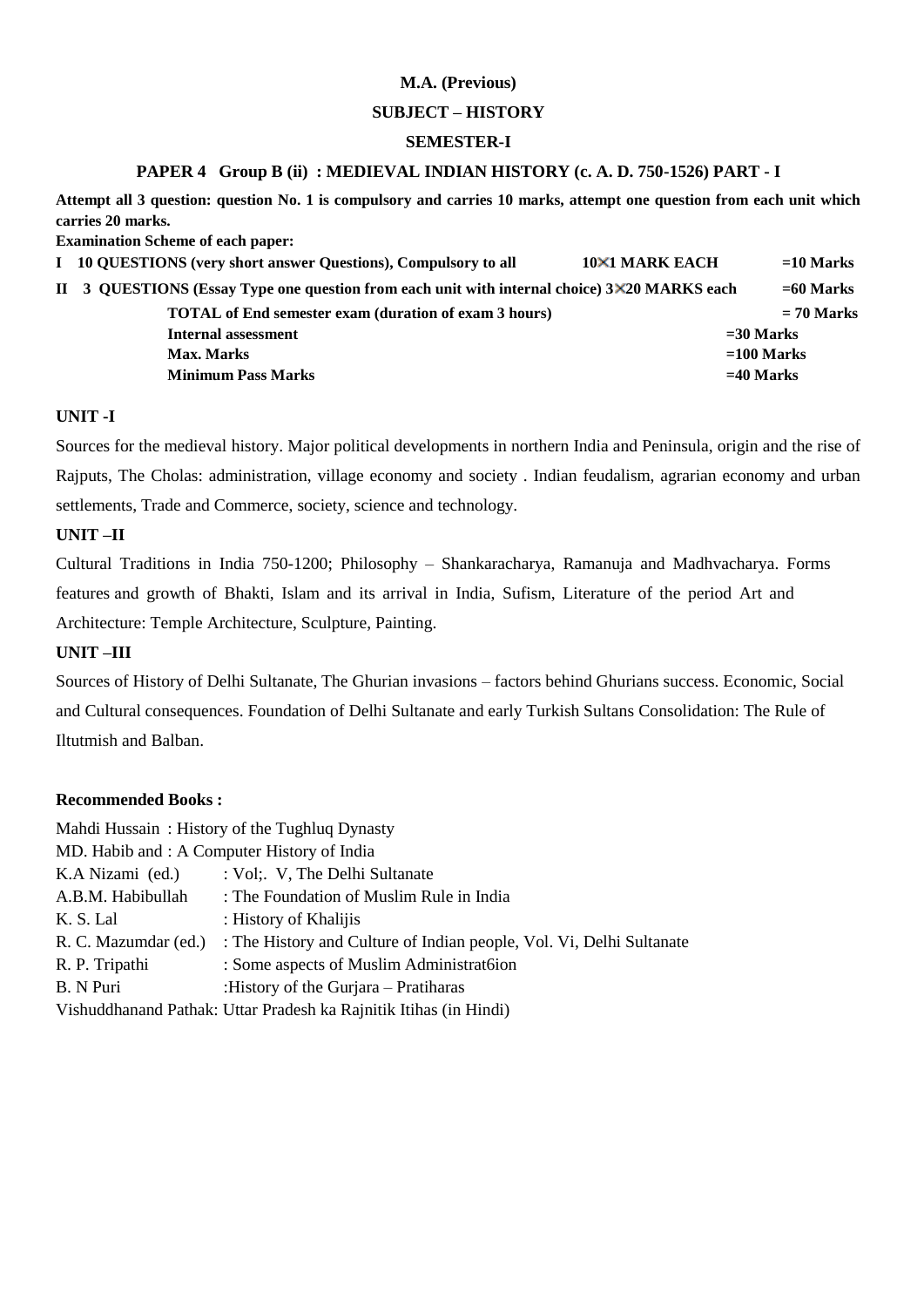### **SUBJECT – HISTORY**

### **SEMESTER-II**

#### **PAPER 4 Group B (ii) : MEDIEVAL INDIAN HISTORY (c. A. D. 750-1526) PART - II**

**Attempt all 3 question: question No. 1 is compulsory and carries 10 marks, attempt one question from each unit which carries 20 marks.** 

**Examination Scheme of each paper:** 

| I 10 QUESTIONS (very short answer Questions), Compulsory to all                              | <b>10×1 MARK EACH</b> | $=$ 10 Marks |
|----------------------------------------------------------------------------------------------|-----------------------|--------------|
| II 3 QUESTIONS (Essay Type one question from each unit with internal choice) 3×20 MARKS each |                       | $= 60$ Marks |
| <b>TOTAL</b> of End semester exam (duration of exam 3 hours)                                 |                       | $= 70$ Marks |
| Internal assessment                                                                          |                       | $=$ 30 Marks |
| <b>Max. Marks</b>                                                                            |                       | $=100$ Marks |
| <b>Minimum Pass Marks</b>                                                                    |                       | $=$ 40 Marks |

## **UNIT -I**

The Fourteenth century: "The Khalji Revolution", Alauddin Khaliji: Conquests and territorial expansion. Agrarian and Economic measures. Muhammad bin Tughlaq: Major projects, Agrarian measures, Bureaucracy of Muhammad Tughlaq. Firoz Tughlaq: Agrarian measures, achievements in civil engineering and public works. Decline of sultanate, foreign contact and Ibn Battuta's account.

## **UNIT –II**

Society, culture and Economy in the Thirteenth and Fourteenth century. The Disintegration of central authority and the rise of provincial power- Jaunpur, Malwa, Gujarat, Bahamani and Vijaynagar kingdoms. The nature of Afghan sovereignty. Achievements of Sikandar Lodi. The North-west frontier problems and the Delhi Sultan.

#### **UNIT –III**

The Mongol Invasion and their impact, Central Administrative Structure of Delhi Sultanate. Bhakti and Sufi Movements. Development in languages and literature, Art and Architecture**.** 

| Mahdi Hussain: History of the Tughluq Dynasty                     |                                                                      |  |  |  |  |
|-------------------------------------------------------------------|----------------------------------------------------------------------|--|--|--|--|
| MD. Habib and : A Computer History of India                       |                                                                      |  |  |  |  |
| K.A Nizami 9 (ed.)                                                | : Vo; V, The Delhi Sultanate                                         |  |  |  |  |
| A.B.M. Habibullah                                                 | : The Foundation of Muslim Rule in                                   |  |  |  |  |
| K. S. Lal                                                         | India: History of Khaljis                                            |  |  |  |  |
| R. C. Mazumdar (ed.)                                              | : The History and Culture of Indian people, Vol. Vi, Delhi Sultanate |  |  |  |  |
| R. P. Tripathi                                                    | : Some aspects of Muslim Administratoion                             |  |  |  |  |
| B. N Puri                                                         | :History of the Gurjara – Pratiharas                                 |  |  |  |  |
| Vishuddhanand Pathak: Uttar Pradesh ka Rajnitik Itihas (in Hindi) |                                                                      |  |  |  |  |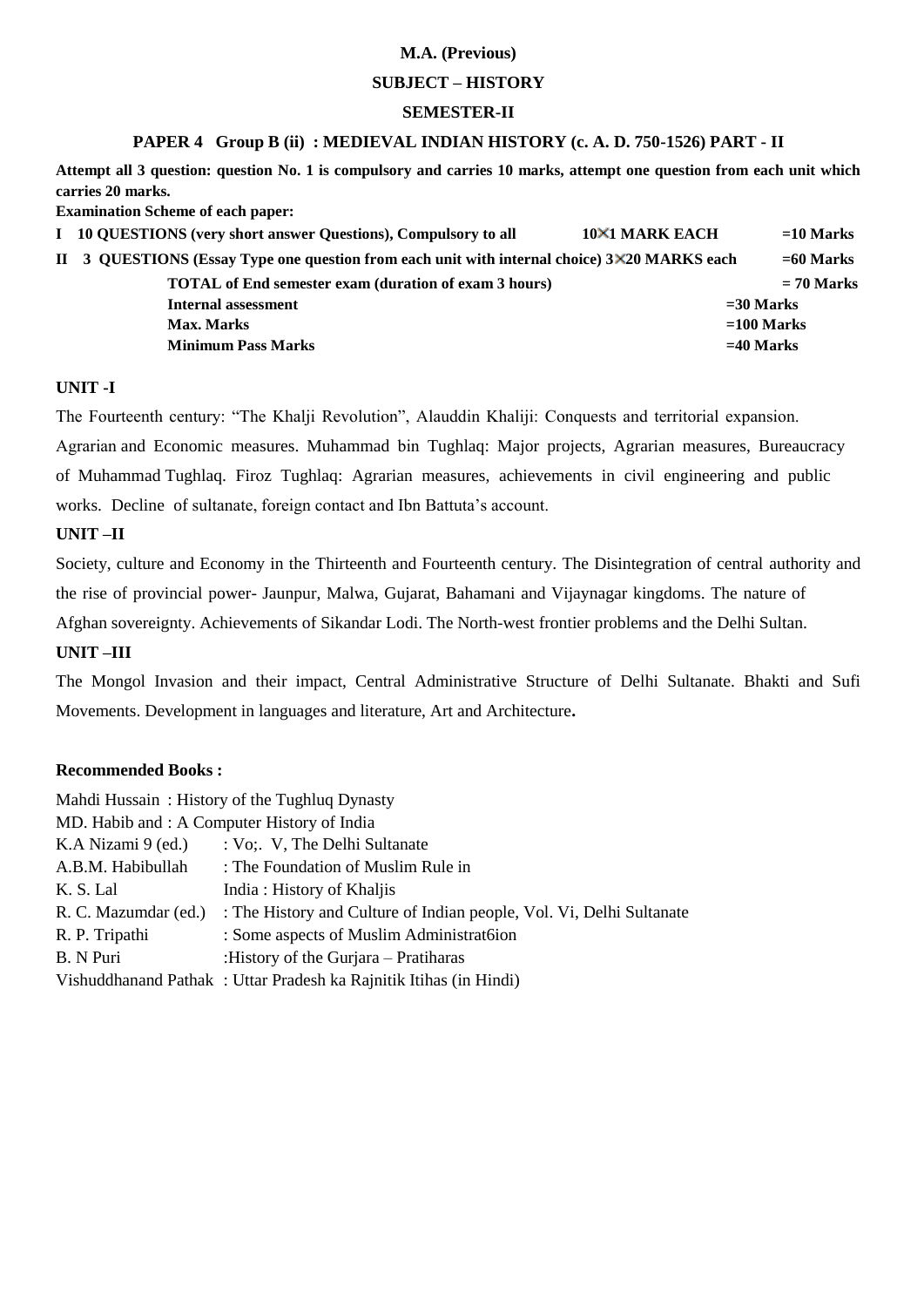#### **SUBJECT – HISTORY**

#### **SEMESTER-I**

## **PAPER 4 (C) : MODERN INDIAN HISTORY (1756-1905 a. d) PART - I**

**Attempt all 3 question: question No. 1 is compulsory and carries 10 marks, attempt one question from each unit which carries 20 marks.** 

**Examination Scheme of each paper:** 

| I 10 QUESTIONS (very short answer Questions), Compulsory to all                              | <b>10×1 MARK EACH</b> | $=$ 10 Marks |
|----------------------------------------------------------------------------------------------|-----------------------|--------------|
| II 3 QUESTIONS (Essay Type one question from each unit with internal choice) 3×20 MARKS each |                       | $=60$ Marks  |
| <b>TOTAL</b> of End semester exam (duration of exam 3 hours)                                 |                       | $= 70$ Marks |
| Internal assessment                                                                          |                       | $=$ 30 Marks |
| Max. Marks                                                                                   |                       | $=100$ Marks |
| <b>Minimum Pass Marks</b>                                                                    | $=40$ Marks           |              |

## **UNIT -I**

Advent of Europeans in India. Expansion and consolidation of British relationship with major Indian powers. Bengal (1757-72). Maratha's role of Mahadaji and Nana Phadanvis. Decline of Marathas.

## **UNIT –II**

Anglo – Mysore relation: Hyder Ali and Tipu. Rise of Sikhs, Ranjit Singh's achievements, Sikh wars and annexation of Punjab. Lord Dalhousie (1848-56). Growth of Paramountcy. Anglo – Nepal war, Anglo- Burmese Relationship and Anglo-Afghan Relationship.

## **UNIT –III**

The Revolt of 1857 A. D.: Causes, Beginning and Extent of the Revolt, Nature, Results and Causes for the failure of the Revolt, Tribal and Peasant Movements.

| R.C Mazumdar (ed.)    |                | British Paramountcy and Indian Renaissance        |
|-----------------------|----------------|---------------------------------------------------|
| <b>B.</b> Prasad      |                | Bondage and Freedom Vol.1 (1775-1858)             |
| G. S. Sardesai        | ٠              | Main currents of Maratha History                  |
| N. K. Sinha           |                | Ranjit Singh                                      |
| S. B. choudhary       | $\ddot{\cdot}$ | Theories of Indian Mutiny                         |
|                       |                | Civil Rebellion in the Indian Mutnies (1857-1859) |
| S. N. Prasad          |                | Paramountcy under Dalhousie                       |
| B. Sheikh Ali         |                | Haider Ali                                        |
| M. S. Mehta           | $\ddot{\cdot}$ | Lord Hastings and the Indian States               |
| David Dilks           |                | Curzon in India, Vol. 2                           |
| <b>Arthur Swinton</b> | $\ddot{\cdot}$ | North West Frontier (1839-1917)                   |
| S. Gopal              |                | The Viceroyalty of Lord Ripon (1880-1884)         |
| S. Gopal              |                | British Policy in India                           |
| C. H. Philips (ed.)   |                | The Evolution of India and Pakistan (1858-1947)   |
| <b>Charles Moore</b>  |                | Liberalism and Indian Politics                    |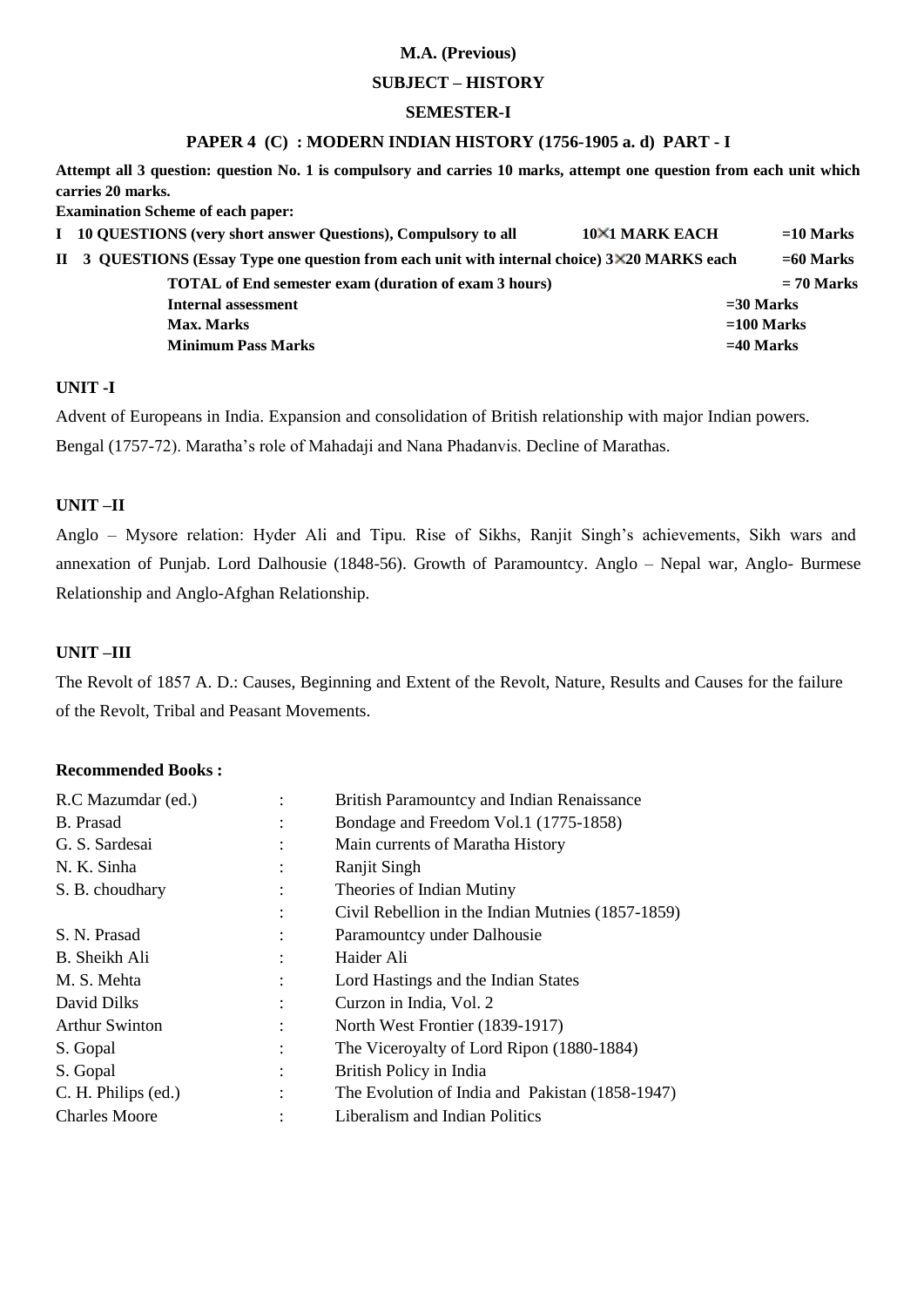#### **SUBJECT – HISTORY**

#### **SEMESTER-I**

### **PAPER 4 (C) : MODERN INDIAN HISTORY (1756-1905 a. d) PART - II**

**Attempt all 3 question: question No. 1 is compulsory and carries 10 marks, attempt one question from each unit which carries 20 marks.** 

**Examination Scheme of each paper:** 

| I 10 QUESTIONS (very short answer Questions), Compulsory to all                              | <b>10×1 MARK EACH</b> | $=$ 10 Marks |
|----------------------------------------------------------------------------------------------|-----------------------|--------------|
| II 3 QUESTIONS (Essay Type one question from each unit with internal choice) 3×20 MARKS each |                       | $= 60$ Marks |
| <b>TOTAL</b> of End semester exam (duration of exam 3 hours)                                 |                       | $= 70$ Marks |
| Internal assessment                                                                          | $=$ 30 Marks          |              |
| Max. Marks                                                                                   |                       | $=100$ Marks |
| <b>Minimum Pass Marks</b>                                                                    | $=40$ Marks           |              |

## **UNIT -I**

Constitutional growth and development: Regulating Act 1773, Pitt's India Act 1784, The Charter Act 1793, 1833, & 1853. The Govt. of India Act 1858. India Councils Act 1861 & 1892. Development of the press in India.

## **UNIT –II**

Development of Education in India(1813-1905). Administration under the East India Company &Crown: Civil Service, Judiciary, Police and Army. Changes in Agrarian structure. New land Tenures and Revenue Policy.

#### **UNIT –III**

Cultural awakening, Religious and Social Reforms. Rise of Indian Nationalism. Origin and establishment of Indian National Congress. Nature of Indian National Congress till 1905. Swadeshi & Boycott movement.

| R.C Mazumdar (ed.)    |                | British Paramountcy and Indian Renaissance        |
|-----------------------|----------------|---------------------------------------------------|
| B. Prasad             |                | Bondage and Freedom Vol.1 (1775-1858)             |
| G. S. Sardesai        |                | Main currents of Maratha History                  |
| N. K. Sinha           |                | Ranjit Singh                                      |
| S. B. choudhary       |                | Theories of Indian Mutiny                         |
|                       |                | Civil Rebellion in the Indian Mutnies (1857-1859) |
| S. N. Prasad          |                | Paramountcy under Dalhousie                       |
| B. Sheikh Ali         |                | Haider Ali                                        |
| M. S. Mehta           |                | Lord Hastings and the Indian States               |
| David Dilks           |                | Curzon in India, Vol. 2                           |
| <b>Arthur Swinton</b> |                | North West Frontier (1839-1917)                   |
| S. Gopal              |                | The Viceroyalty of Lord Ripon (1880-1884)         |
| S. Gopal              | $\ddot{\cdot}$ | British Policy in India                           |
| C. H. Philips (ed.)   | $\ddot{\cdot}$ | The Evolution of India and Pakistan (1858-1947)   |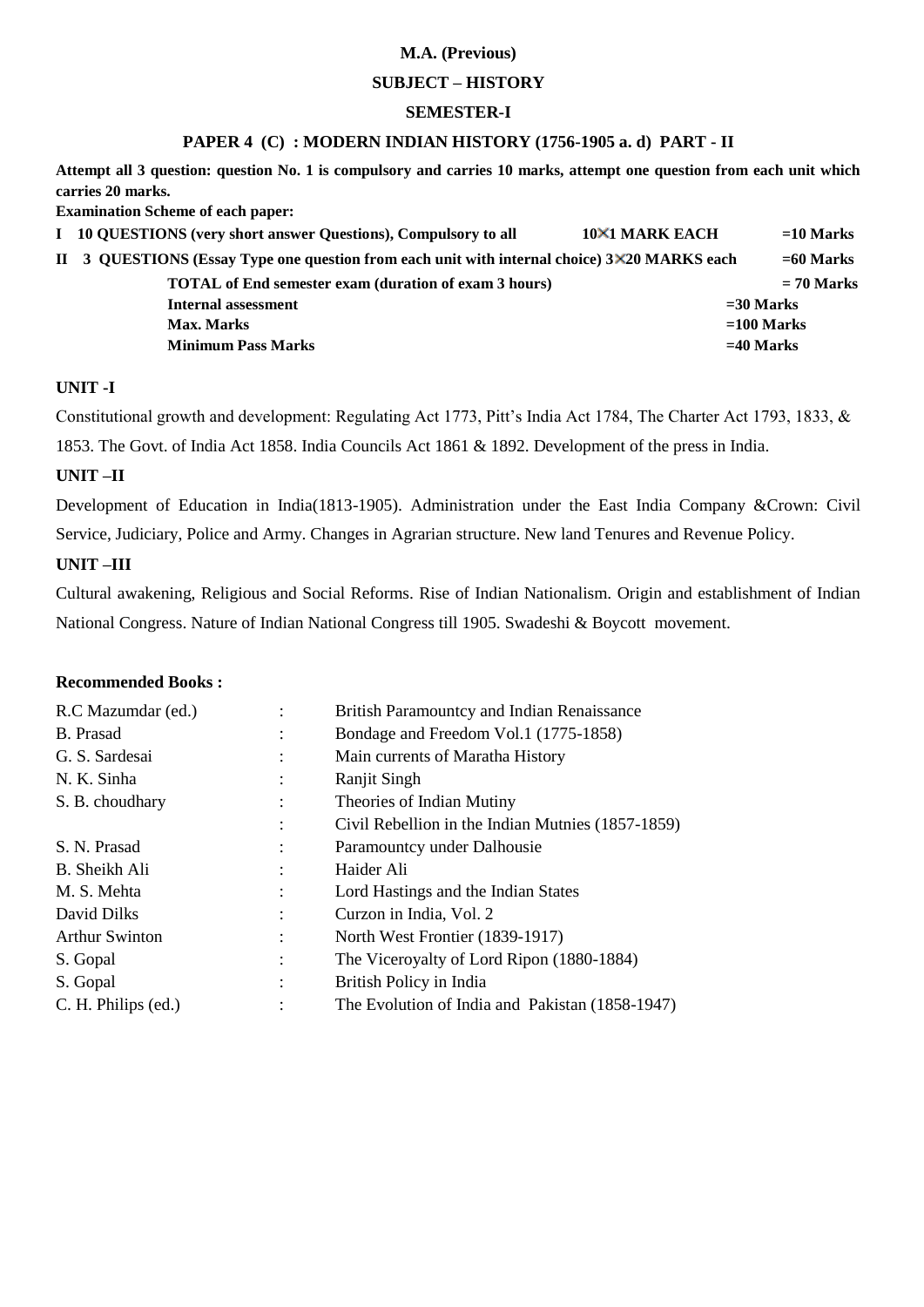## **M.A. HISTORY (FINAL) GROUP A (Ancient India)**

#### **SEMESTER-III**

## **PAPER 1 : ANCIENT INDIAN HISTORY (C. 200B.C to 750 A. D) PART - I**

**Attempt all 3 question: question No. 1 is compulsory and carries 10 marks, attempt one question from each unit which carries 20 marks.** 

**Examination Scheme of each paper:** 

| I 10 QUESTIONS (very short answer Questions), Compulsory to all                              | 10×1 MARK EACH | $=10$ Marks  |
|----------------------------------------------------------------------------------------------|----------------|--------------|
| II 3 QUESTIONS (Essay Type one question from each unit with internal choice) 3×20 MARKS each |                | $=60$ Marks  |
| <b>TOTAL</b> of End semester exam (duration of exam 3 hours)                                 |                | $= 70$ Marks |
| $=$ 30 Marks<br>Internal assessment                                                          |                |              |
| Max. Marks                                                                                   |                | $=100$ Marks |
| <b>Minimum Pass Marks</b>                                                                    |                | $=40$ Marks  |
|                                                                                              |                |              |

#### **UNIT –I**

A survey of the sources for Ancient Indian History from c.200 B.C to 750 A. D. Political and cultural history of the sungas. The nature and impact of Indo Greek rule. King Kharavela of Kalinga and his achievements. Origin and early History of the Satavahanas upto Satkarni I. Revival of Satavahana power under Gautamiputra Satkarni – his achievements.

#### **UNIT –II**

Rise of the Kushanas. Kanishka – date, political and cultural achievements. Early history of the sakas in India. Western Kshatrapas – Nahapana and Rudradaman and their achievements. Economic condition of India from 200 B. C to 300 A. D. with special reference to trade and Commerce. A study of the social, religious life and developments in art architecture and education during the period c.  $200$  B. C –  $300$  A. D.

## **UNIT –III**

Rise of the imperial Guptas – origin and early history. Expansion and consolidation of Gupta empire under Samudragupta and Chandragupta II. Nature of Gupta state and administrative organization Decline of the Gupta empire.

| 1. A.K Narain                    | : The Indo-Greeks, New Delhi, 1996                                                     |
|----------------------------------|----------------------------------------------------------------------------------------|
| 2. Sudhakar Chattopadhyaya       | : Sakas in Ancient India                                                               |
| 3. B. N Puri                     | : India under the Kushanas, Bombay, 1965 :                                             |
| 4. B. N Mukherjee                | Rise and fall the Kushan empire, 1988.                                                 |
|                                  | 5. R.C Majumdar and A. D Pusalkar (ed.) : The History and Culture of the Indian people |
|                                  | : Vol. II : The age of Imperial Unity                                                  |
|                                  | : Vol. III : The classical age                                                         |
|                                  | : Vol IV: The age of imperial Kunauj.                                                  |
| 6. R.K Mukherji                  | : The Gupta Empire                                                                     |
| 7. S. R. Goyal                   | : This History of the Imperial Guptas                                                  |
|                                  | : Prachin Bharat ka Rajnaitik Itihas (in Hindi), Part III                              |
| 8. R.C. Mazumdar and A.S Altekar | : The Vakataka Gupta Age (also in Hindi)                                               |
| 9. D. Devahuti : Harsha          | : A Political History                                                                  |
| 10. U.N Roy                      | : Gupta Samrat Va Unki Kala (in Hindi)                                                 |
| 11. G. S. Chatterji              | : Harsh Vardhan                                                                        |
| 12. P. L. Gupta                  | : History of Gupta Empire (also in Hindi)                                              |
| 13. S.K Maity                    | : Economic Life in Northern India in the Gupta Period, Varanasi,                       |
| 14. P.K Agrawal                  | 1970. : Gupta Kalin Kala Evam Vastu (in Hindi) Varanasi, 1994.                         |
| 15. B. N. Sharma                 | : Harsh and his times, Varanasi, 1970                                                  |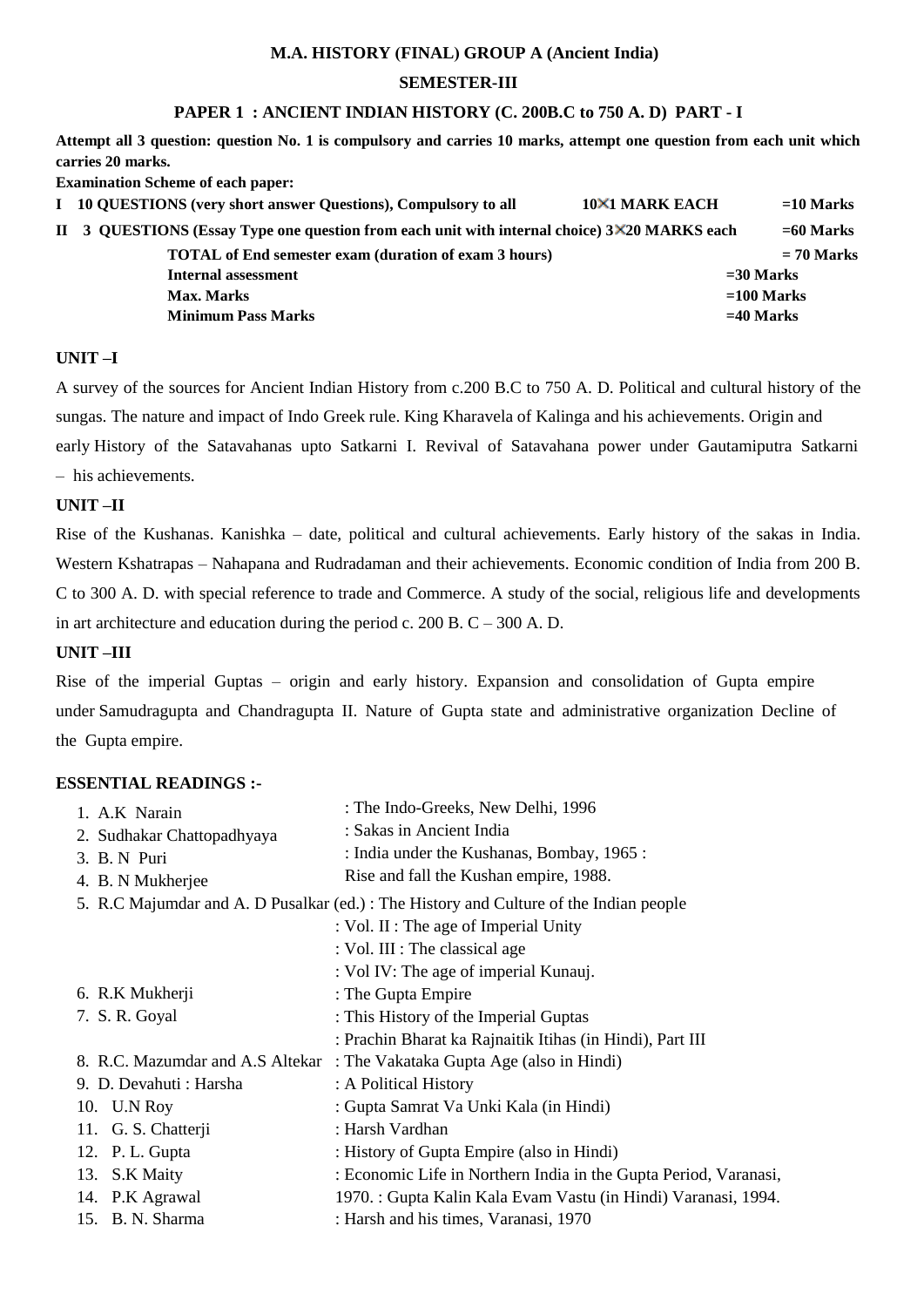## **M.A. HISTORY (FINAL) GROUP a (Ancient India)**

## **SEMESTER-IV**

## **PAPER 1 : ANCIENT INDIAN HISTORY (c. 200B.C to 750 A. D) PART - II**

**Attempt all 3 question: question No. 1 is compulsory and carries 10 marks, attempt one question from each unit which carries 20 marks.** 

**Examination Scheme of each paper:** 

| I 10 QUESTIONS (very short answer Questions), Compulsory to all                              | 10×1 MARK EACH | $=10$ Marks  |
|----------------------------------------------------------------------------------------------|----------------|--------------|
| II 3 QUESTIONS (Essay Type one question from each unit with internal choice) 3×20 MARKS each |                | $=60$ Marks  |
| <b>TOTAL</b> of End semester exam (duration of exam 3 hours)                                 |                | $= 70$ Marks |
| $=$ 30 Marks<br>Internal assessment                                                          |                |              |
| Max. Marks                                                                                   |                | $=100$ Marks |
| <b>Minimum Pass Marks</b>                                                                    |                | $=$ 40 Marks |
|                                                                                              |                |              |

## **UNIT -I**

Survey of Social and religious life during the Gupta Age. Economic conditions of the Gupta period – land grants, agriculture, crafts, coinage and currency. Developments in art and architecture, literature and science during the Gupta Age.

## **UNIT –II**

Harshavardhana his conquests administration and cultural achievements. Huien Tsang, Itsing. Revival of Brahmanical religion.

#### **UNIT –III**

Emergence of Feudalism accounts of Fahien and Yuan Chuang. Political and cultural achievements of Pallavas and Chalukyas upto 750 A. D.

| 1. | A.K Narain                    | : The Indo-Greeks, New Delhi, 1996                                                     |
|----|-------------------------------|----------------------------------------------------------------------------------------|
| 2. | Sudhakar Chattopadhyaya       | : Sakas in Ancient India                                                               |
| 3. | B. N Puri                     | : India under the Kushanas, Bombay, 1965                                               |
| 4. | <b>B.</b> N Mukherjee         | : Rise and fall the Kushang empire, 1988.                                              |
|    |                               | 5. R.C Majumdar and A. D Pusalkar (ed.) : The History and Culture of the Indian people |
|    |                               | : Vol. II : The age of Imperial Unity                                                  |
|    |                               | : Vol. III : The classical age                                                         |
|    |                               | : Vol IV: The age of imperial Kunauj.                                                  |
|    | 6. R.K Mukherji               | : The Gupta Empire                                                                     |
|    | 7. S.R. Goyal                 | : This History of the Imperial Guptas                                                  |
|    |                               | : Prachin Bharat of Rajnitik Itihas (in Hindi), Part III                               |
| 8. | R.C. Mazumdar and A.S Altekar | : The Vakataka Gupta Age (also in Hindi)                                               |
|    | 9. D. Devahuti : Harsha       | : A Political History                                                                  |
|    | 10. U.N Roy                   | : Gupta Samrat Va Unki Kala (in Hindi)                                                 |
|    | 11. G. S. Chatterji           | : Harsh Vardhan                                                                        |
|    | 12. P. L. Gupta               | : History of Gupta Empire (also in Hindi)                                              |
|    | 13. S.K Maity                 | : Economic Life in Northern India in the Gupta Period, Varanasi, 1970.                 |
|    | 14. P.K Agrawal               | : Gupta Kalin Kala Evam Vastu (in hindi) Varanasi, 1994.                               |
|    | 15. B. N. Sharma              | : Harsh and his times, Varanasi, 1970                                                  |
|    | 16. S. Beal                   | : Si-Yu-Ki or Buddhist Records of Western world, Delhi, 1969                           |
|    | 17. R. Gopalan                | : The Pallavas                                                                         |
|    | 18. Balara, Shrivatava        | : Pallava Itihas aur Adhar Samagri (in Hindi)                                          |
|    | 19. Shastri K.A.N.            | : A History of South India (also in Hindi)                                             |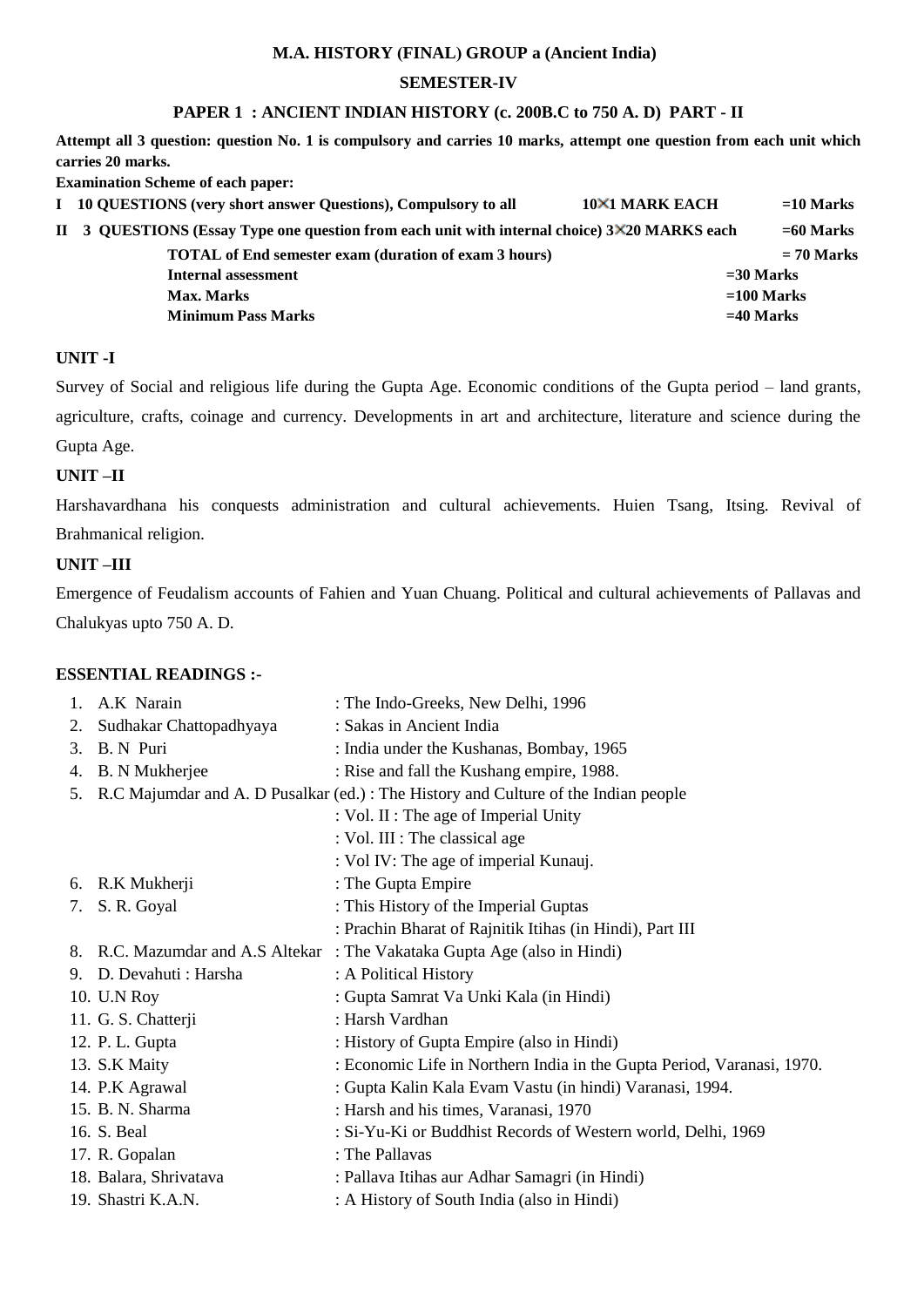## **M.A. HISTORY (FINAL) GROUP A (Ancient India)**

### **SEMESTER-III**

## **PAPER II : SOCIAL AND ECONOMIC LIFE IN ANCIENT INDIA PART - I**

**Attempt all 3 question: question No. 1 is compulsory and carries 10 marks, attempt one question from each unit which carries 20 marks.** 

**Examination Scheme of each paper:** 

| I 10 QUESTIONS (very short answer Questions), Compulsory to all                              | 10×1 MARK EACH | $=10$ Marks  |
|----------------------------------------------------------------------------------------------|----------------|--------------|
| II 3 QUESTIONS (Essay Type one question from each unit with internal choice) 3×20 MARKS each |                | $= 60$ Marks |
| <b>TOTAL of End semester exam (duration of exam 3 hours)</b>                                 |                | $= 70$ Marks |
| Internal assessment                                                                          |                | $=$ 30 Marks |
| Max. Marks                                                                                   |                | $=100$ Marks |
| <b>Minimum Pass Marks</b>                                                                    |                | $=40$ Marks  |
|                                                                                              |                |              |

## **UNIT -I**

Concept of Dharma as the basis of Indian society. Concept, origin and historical study of Varna and Jati.

Ashramas, Purusharthas and Samskaras- objective, Types and significance.

### **UNIT –II**

Concept and prevalence of religious diversity in ancient India. Institution of family and Marriage. Critical analysis of available Dharma Shastras.

## **UNIT –III**

A survey of the position of Women in ancient India. Education a survey of the evolution of Vedic, Buddhist and Jainism systems of education.

| 1. Jai Shankar Mishra | : Prachin Bharat Ka Samajik Itihas (in Hindi)                      |
|-----------------------|--------------------------------------------------------------------|
| 2. M. Jauhari         | : Prachin Bharat mein Varnasharma (in Hindi)                       |
| 3. N.K Dutta          | : Origin and growth of caste of India                              |
| 4. G.s. Ghurye        | : Caste and Class in India                                         |
| 5. P.V Kane           | : A History of Dharmasastras (Vol.2) (also in Hindi)               |
| 6. P.N. Prabhu        | : Hindu Social Organization                                        |
| 7. R.B Pandey         | : Hindu Samaskara (English and Hindi)                              |
| 8. H.D Vedalankar     | : Hindu Pariwar Mimansa (Hindi)                                    |
| 9. K.M Kapadia        | : Marriage and Family in India                                     |
| 10. A.S. Altekar      | : Position of Women in Hindu Civilization                          |
| 11. R.K Mukherji      | : Education in India                                               |
| 12. B.N.S Yadav       | : Society and Culture in Northern India in the Twelfth Century A.D |
| 13. R.S. Sharma       | : Light on Early Indian Society and Economy.                       |
| 14. Lallanji Gopal    | : Economic life of Northern India(700-1200 A.D)                    |
|                       |                                                                    |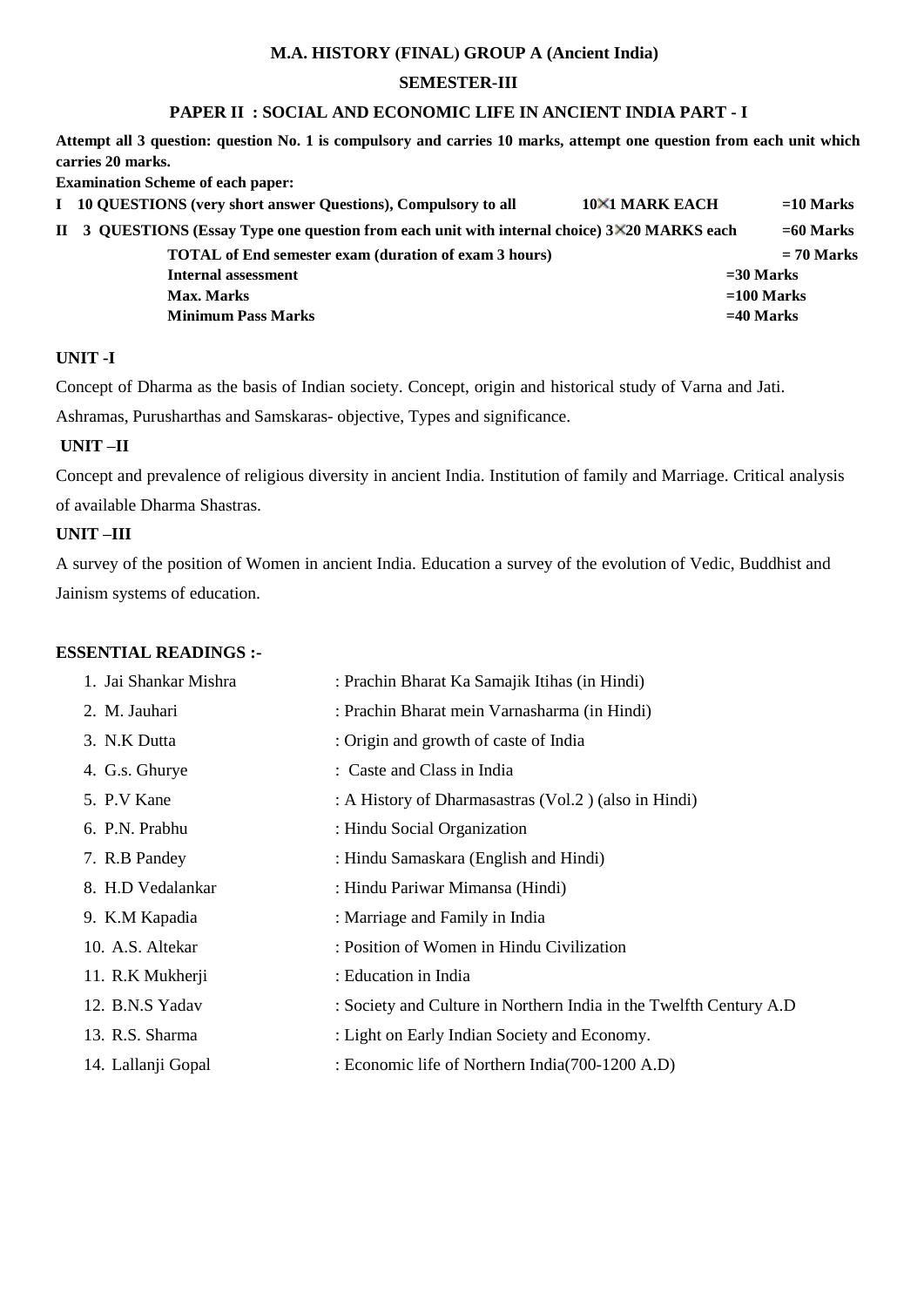#### **M.A. HISTORY (FINAL) GROUP A (Ancient India)**

## **SEMESTER-IV**

## **PAPER II : SOCIAL AND ECONOMIC LIFE IN ANCIENT INDIA PART - II**

**Attempt all 3 question: question No. 1 is compulsory and carries 10 marks, attempt one question from each unit which carries 20 marks.** 

**Examination Scheme of each paper:** 

| I 10 QUESTIONS (very short answer Questions), Compulsory to all                              | <b>10×1 MARK EACH</b> | $=$ 10 Marks |
|----------------------------------------------------------------------------------------------|-----------------------|--------------|
| II 3 QUESTIONS (Essay Type one question from each unit with internal choice) 3×20 MARKS each |                       | $= 60$ Marks |
| <b>TOTAL</b> of End semester exam (duration of exam 3 hours)                                 |                       | $= 70$ Marks |
| Internal assessment                                                                          |                       | $=$ 30 Marks |
| Max. Marks                                                                                   |                       | $=100$ Marks |
| <b>Minimum Pass Marks</b>                                                                    |                       | $=40$ Marks  |

## **UNIT -I**

Ancient Indian economic thought: meaning and significance of Vrat, Economic systems and Institutions: land ownership, Land revenue and other forms of taxation, feudalism in India Guilds, credit and Banking system, slavery and labour.

#### **UNIT –II**

Stages in ancient Indian economy: Chalcolithic village economy. Harappan economy. Vedic economy.

#### **UNIT –III**

Urban and industrial economy during the age of Mahajanapadas. Maurayan imperial Economy. Trade and Commerce during the period c.200 B. C. to 300 A.D. Economic progress in the Gupta period.

| 1. Jai Shankar Mishra | : Prachin Bharat Ka Samajik Itihas (in Hindi)                     |
|-----------------------|-------------------------------------------------------------------|
| 2. M. Jauhari         | : Prachin Bharat mein Varnasharma (in Hindi)                      |
| 3. N.K Dutta          | : Origin and growth of caste of India                             |
| 4. G.s. Ghurye        | : Caste and Class in India                                        |
| 5. P.V Kane           | : A History of Dharmasastras (Vol.2) (also in Hindi)              |
| 6. P.N. Prabhu        | : Hindu Social Organization                                       |
| 7. R.B Pandey         | : Hindu Samaskara (English and Hindi)                             |
| 8. H.D Vedalankar     | : Hindu Pariwar Mimansa (Hindi)                                   |
| 9. K.M Kapadia        | : Marriage and Family in India                                    |
| 10. A.S. Altekar      | : Position of Women in Hindu Civilization                         |
| 11. R.K Mukherji      | : Education in India                                              |
| 12. B.N.S Yadav       | : Society and Culture in Northern India in the 12th Century A.D : |
| 13. R.S. Sharma       | Light on Early Indian Society and Economy.                        |
| 14. Lallanji Gopal    | : Economic life of Northen India (700-1200 A.D)                   |
|                       |                                                                   |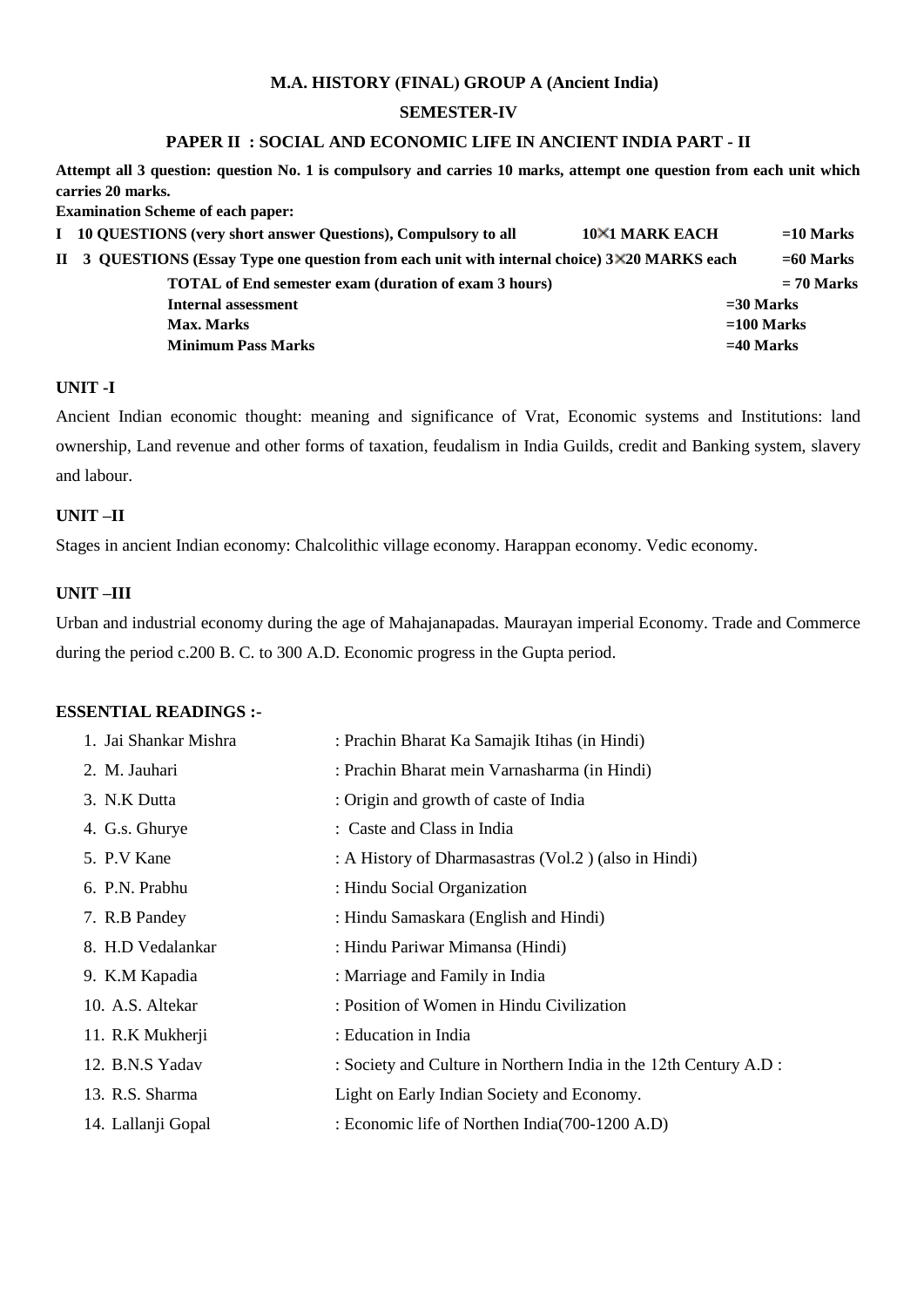## **M.A. HISTORY (FINAL) GROUP A (ANCIENT INDIA) SEMESTER-III**

## **PAPER III: ANCIENT INDIAN ART AND ARCHITECTURE PART - I**

**Attempt all 3 question: question No. 1 is compulsory and carries 10 marks, attempt one question from each unit which carries 20 marks.** 

**Examination Scheme of each paper:** 

| I 10 QUESTIONS (very short answer Questions), Compulsory to all                              | 10×1 MARK EACH | $=10$ Marks  |
|----------------------------------------------------------------------------------------------|----------------|--------------|
| II 3 QUESTIONS (Essay Type one question from each unit with internal choice) 3×20 MARKS each |                | $=60$ Marks  |
| <b>TOTAL</b> of End semester exam (duration of exam 3 hours)                                 |                | $= 70$ Marks |
| Internal assessment                                                                          |                | $=$ 30 Marks |
| Max. Marks                                                                                   |                | $=100$ Marks |
| <b>Minimum Pass Marks</b>                                                                    |                | $=40$ Marks  |
|                                                                                              |                |              |

## **UNIT -I**

Characteristics of Indian art & architecture, Prehistoric Rock Art Indus – Saraswati civilization: town planning and architecture, sculptures and seals.

## **UNIT –II**

Mauryan Art, Folk Art (Yaksh sculptures). A study of art and architecture of stupas at Bharhut, Sanchi and Amravati.

## **UNIT –III**

Mathura School of Art. Gandhara School of Art. Origin of image of Buddha and other gods & goddesses.

## **RECOMMENDED BOOKS :**

| 1. V.S. Agrawal     | : Indian Art, Vol.I, Varanassi 1965.                                                            |
|---------------------|-------------------------------------------------------------------------------------------------|
| 2. A.K Coomaraswamy | : An introduction to India Art, Adyar Theosophical Publishing House, 1956                       |
|                     | 3. A History of Indian and Indonesian Art, Dover Publication, New York, 1965.                   |
| 4. B. Rowland       | : The Art and Architecture of India, Harmondsworth, 1970                                        |
| 5. P. Brown         | : Indian Architecture (Buddist and Hindu), Vol. 1, Bombay, 1971                                 |
| 6. J. Fergusan      | : History of Indian and Eastern Architecture, Vol. I& II, Munshiram Manoharlal,<br>Delhi, 1967. |
| 7. J.C Harle        | : Art and Architecture of the Indian Subcontinent, London, 1986                                 |
| 8. N.R. Ray         | : Maurya and Post Maurya Art <delhi, 1971<="" td=""></delhi,>                                   |
| 9. Grunwedel        | : Buddhist Art of India, New Delhi, 1972                                                        |
| 10. J. Marshak      | : A guide to Sanchi, Calcutta, 1965                                                             |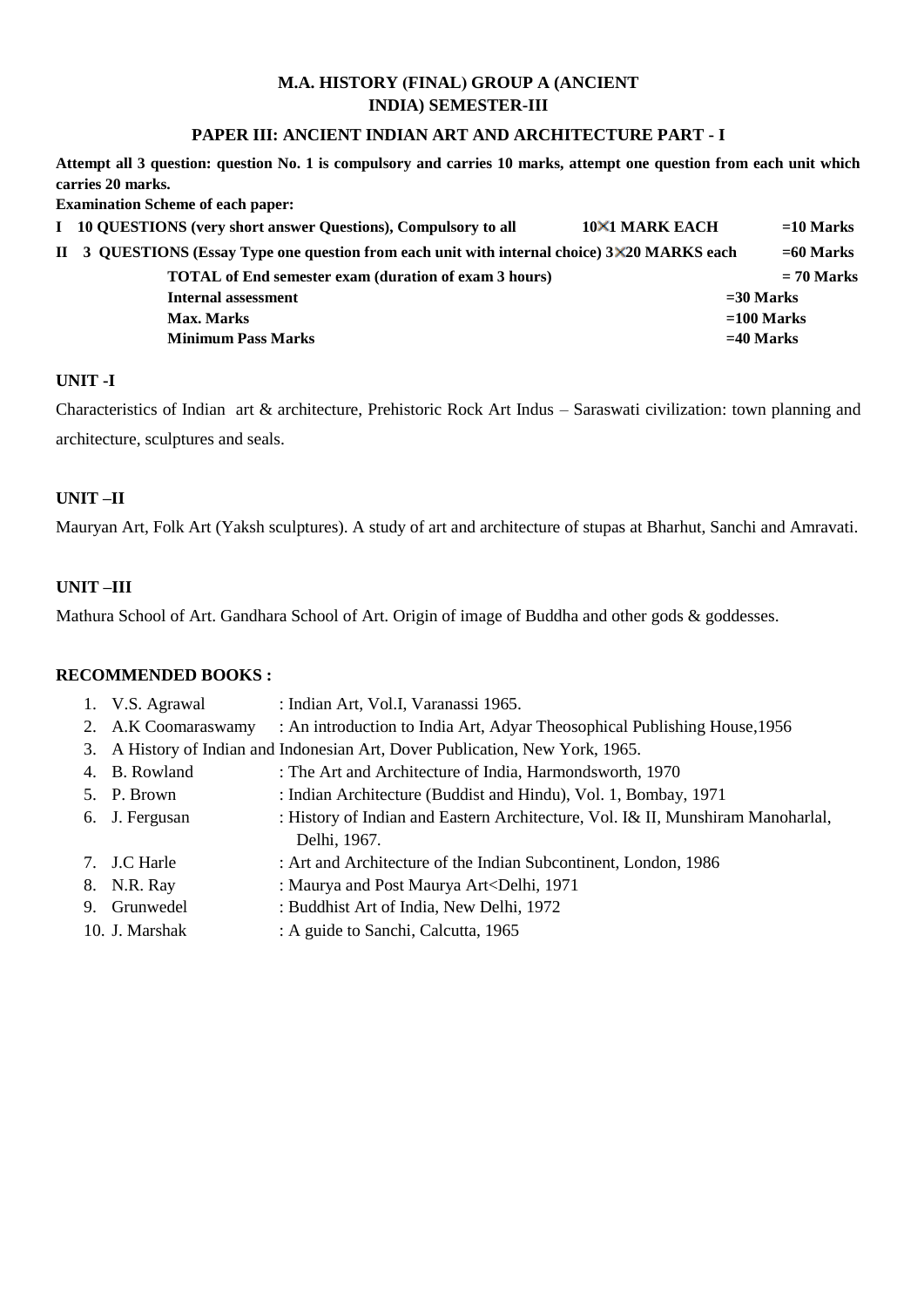## **M.A. HISTORY (FINAL) GROUP A (ANCIENT INDIA)**

## **SEMESTER-IV**

## **PAPER III: ANCIENT INDIAN ART AND ARCHITECTURE PART - II**

**Attempt all 3 question: question No. 1 is compulsory and carries 10 marks, attempt one question from each unit which carries 20 marks.** 

**Examination Scheme of each paper:** 

| I 10 QUESTIONS (very short answer Questions), Compulsory to all                              | 10×1 MARK EACH | $=10$ Marks  |
|----------------------------------------------------------------------------------------------|----------------|--------------|
| II 3 QUESTIONS (Essay Type one question from each unit with internal choice) 3×20 MARKS each |                | $=60$ Marks  |
| <b>TOTAL</b> of End semester exam (duration of exam 3 hours)                                 |                | $= 70$ Marks |
| Internal assessment                                                                          |                | $=$ 30 Marks |
| <b>Max. Marks</b>                                                                            |                | $=100$ Marks |
| <b>Minimum Pass Marks</b>                                                                    |                | $=40$ Marks  |
|                                                                                              |                |              |

## **UNIT -I**

Gupta Art –a study of sculptures, Ajanta Paintings.

## **UNIT –II**

Origin, evolution and main styles of Hindu temples. Gupta temples. Development of temple architecture in post-Gupta period: Northern Indian-temples of Orissa. Khajuraho and Abu.

## **UNIT –III**

South: Indian-Rock cut temples at Mahabalipuram, Kailash temple at Ellora, Pallava and Chola temples.

#### **RECOMMENDED BOOKS :**

| 1. | S.P. Gupta              | : The Roots of Indian Art                                                                       |
|----|-------------------------|-------------------------------------------------------------------------------------------------|
|    | 2. C. Sivaramamurti     | : Indian Sculpture, Delhi, 1961                                                                 |
| 3. | C. Sivaramamurti        | : Indian Paintings, Delhi, II Edition, 1996                                                     |
| 4. | Stella Kramrisch        | : Indian Sculpture, Calcutta, 1933                                                              |
|    | 5. V.S. Agarwal         | : Gupta Art, Varanasi, 1977                                                                     |
|    | 6. P.K Agrawal          | : Gupta Kalinkala Avam Vastu, Varanasi, 1994                                                    |
|    | 7. J. Marshall          | : The Buddhist Art of Gandhara, New Delhi, 1980                                                 |
| 8. | D. Mitra                | : Buddhist Monuments, Calcutta, 1971                                                            |
|    | 9. C. sivaramamurti     | : Amravati Sculpture in the Madras Government Museum.                                           |
|    | 10. A. Ghosh            | : Ajanta Murals.                                                                                |
|    | 11. S. Kramrisch        | : Hindu Temples, Volume I & II, Calcutta, 1946                                                  |
|    | 12. M.W. Meister et al. | : an Encyclopedia of Indian Temple Architecture (relevant portions), New<br>Delhi. 1983 to 1988 |
|    | 13. Krishna Dev         | : Temples of India, 2 Volumes, Delhi, 1994                                                      |
|    |                         | Temples of North India (Hindi), New Delhi, 1969.                                                |
|    | 14. K. R. Shrinivasan   | : Temples of South India (Hindi), New Delhi                                                     |
|    | 15. S. P. Gupta         | : Elements of Indian Art                                                                        |
|    | 16. S. P. Gupta         | : The Roots of Indian Art.                                                                      |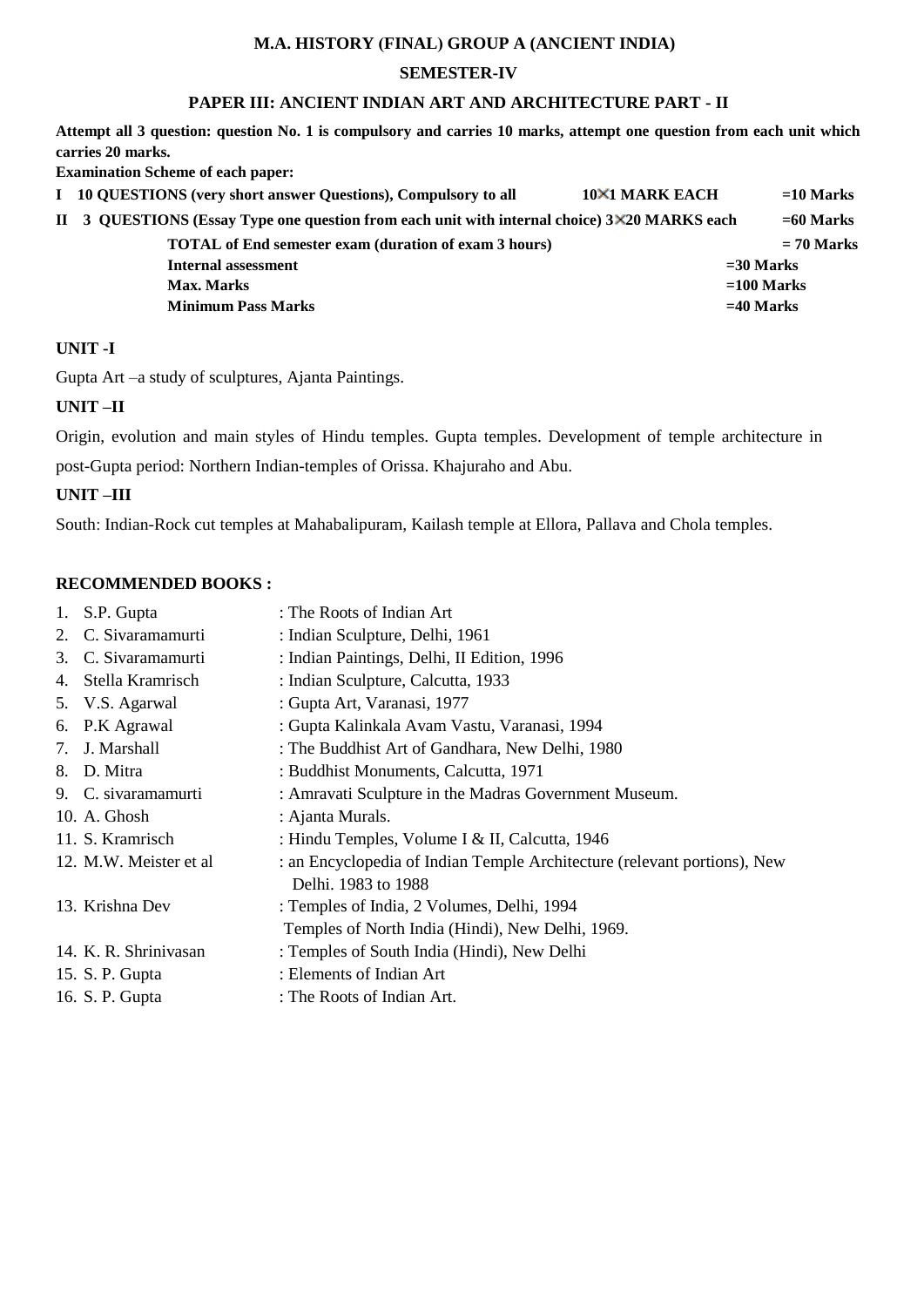## **M.A. History (Final) -Group B – (Medieval India) SEMESTER -III PAPER I: MEDIEVAL INDIAN HISTORY (1526-1761 A.D.) PART-I**

Attempt all the 3 questions. Question No. 1 is compulsory carry 10 marks and attempt one question from each unit carry 20 marks.

**Examination Scheme of each paper :** 

| I 10 QUESTIONS (Very Short Answer Questions), Compulsory to All.<br>- 10X-1 MARK EACH                 | $= 10$ Marks |
|-------------------------------------------------------------------------------------------------------|--------------|
| II 3 QUESTIONS(Eassy Type One Question each Unit with Internal choice) $3 X 20$ MARKS EACH = 60 Marks |              |
| Total of End Semester exam (duration of exam 3 hours)                                                 | $= 70$ Marks |
| <b>Internal Assessment</b>                                                                            | $=$ 30 Marks |
| <b>Maximum Marks</b>                                                                                  | $=100$ Marks |
| <b>Minimum Marks</b>                                                                                  | $= 40$ Marks |
|                                                                                                       |              |

## **UNIT I**

A survey of the sources of medieval Indian History (1521-1761). Political condition of India in 1526. Nature of Babar's achievements in India. Importance of Babarnama as a sources of history.

## **UNIT II**

Humayun's Career – his difficulties and achievement. Process of political integration under Sher Shah Suri and his administrative achievements.

## **UNIT III**

Expansion of Mughal empire under Akbar. His administrative measures: Central and provincial administration, land revenue system, jagir, and mansab systems. Akbar's relation with Rajputs. His Deccan policy. Relations with Central Asian power

## **Recommended Books:-**

1.Elliot and Dowson : History of India as told by its own Historions, Vol. I-VIII (Relevant portions)

2. Irfan Habib : Agrarian System of the Mughal's

- 3. Ishwari Prasad : Life and Times of Humayun
- 4. K.R. Kanungo : Sher Shah and His Times

5. R.C. Majumdar (ed) : The History and Culture of Indian People, The Mughal Empire, Vol.VII

- 6. A.L. Srivastava : Akbar the Great Vol. I-III
- 7. H.S. Srivastava : Humayun Badshah
- 8. R.P. Tripathi : Rise and Fall of the Mughal Empire
- 9. Rushbrook Williams : An Empire Builder of the 16th Century
- 10. Satish Chandra : Parties and Politics at the Mughal Court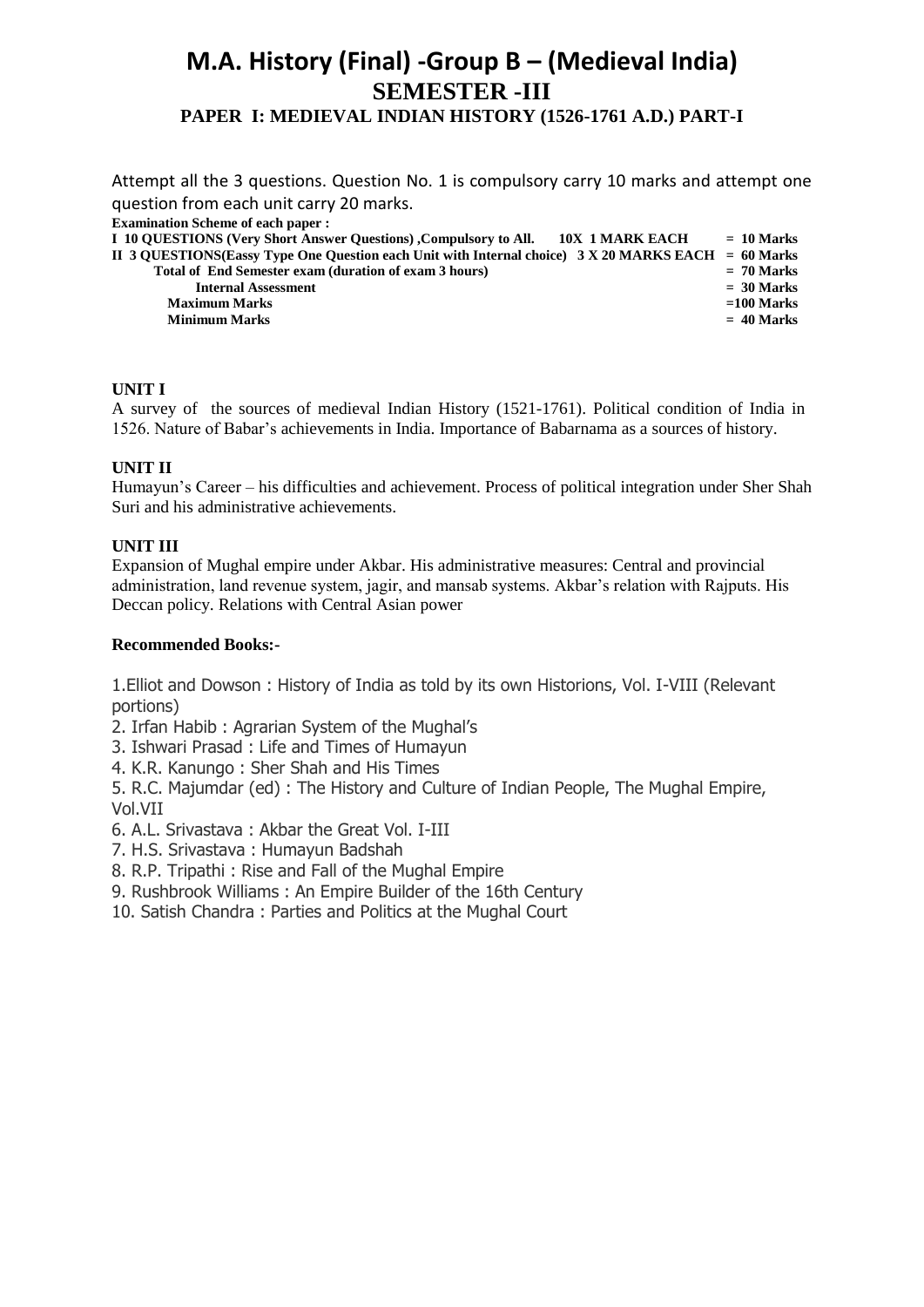## **M.A. History (Final) -Group B – (Medieval India) SEMESTER -IV PAPER I: MEDIEVAL INDIAN HISTORY (1526-1761 A.D.) PART-II**

Attempt all the 3 questions. Question No. 1 is compulsory carry 10 marks and attempt one question from each unit carry 20 marks. **Examination Scheme of each paper : I 10 QUESTIONS (Very Short Answer Questions) , Compulsory to All. <br>
10X 1 MARK EACH = 10 Marks** 

| II 3 OUESTIONS(Eassy Type One Question each Unit with Internal choice) $3 X 20$ MARKS EACH = 60 Marks |              |
|-------------------------------------------------------------------------------------------------------|--------------|
| Total of End Semester exam (duration of exam 3 hours)                                                 | $= 70$ Marks |
| <b>Internal Assessment</b>                                                                            | $=$ 30 Marks |
| <b>Maximum Marks</b>                                                                                  | $=100$ Marks |
| Minimum Marks                                                                                         | $= 40$ Marks |

## **UNIT I**

Akbar's Religious Policy - Sulh-i-kul. Parties and Politics at Jahangir's court and the Nurjahan Junta. Jahangir's Deccan Policy and Rajputs policies. Shah Jahan's Deccan Policy, Central Asian and North-West frontier policies. War of Succession.

## **UNIT II**

Mughal rule under Aurangzeb. His relation with Rajputs. Aurangzeb's Deccan policy. Rise of the Marathas, Shivaji's relation with Mughals, Shivaji's Achievements.

## **UNIT III**

Aurangzeb's religious policy. Jagirdari crisis and revolts. Main political trends during the later Mughal period. Maratha expansion under Peshwa Baji Rao in North. Mughal- Rajput relations; role of Sawai Jai Singh. Rise of New principalities- Awadh, Hyderabad and Bengal. Nadir Shah's invasion and its consequence. Factors responsible for the decline and downfall of the Mughal Empire. The Third Battle of Panipat, 1761.

## **Recommended Books:-**

1. Beni Prasad : History of Jahangir

2. Elliot and Dowson : History of India as told by its own Historions, Vol. I-VIII (Relevant portions)

3. Irfan Habib : Agrarian System of the Mughal's

4. R.C. Majumdar (ed) : The History and Culture of Indian People, The Mughal Empire, Vol.VII

- 5. R.P. Tripathi : Rise and Fall of the Mughal Empire
- 6. Rushbrook Williams : An Empire Builder of the 16th Century
- 7. Satish Chandra : Parties and Politics at the Mughal Court
- 8. B.P. Saxena : History of Shah Jahan of Delhi
- 9. J.N. Sarkar : History of Aurangzeb, Vol. I-V. (Relevant portions)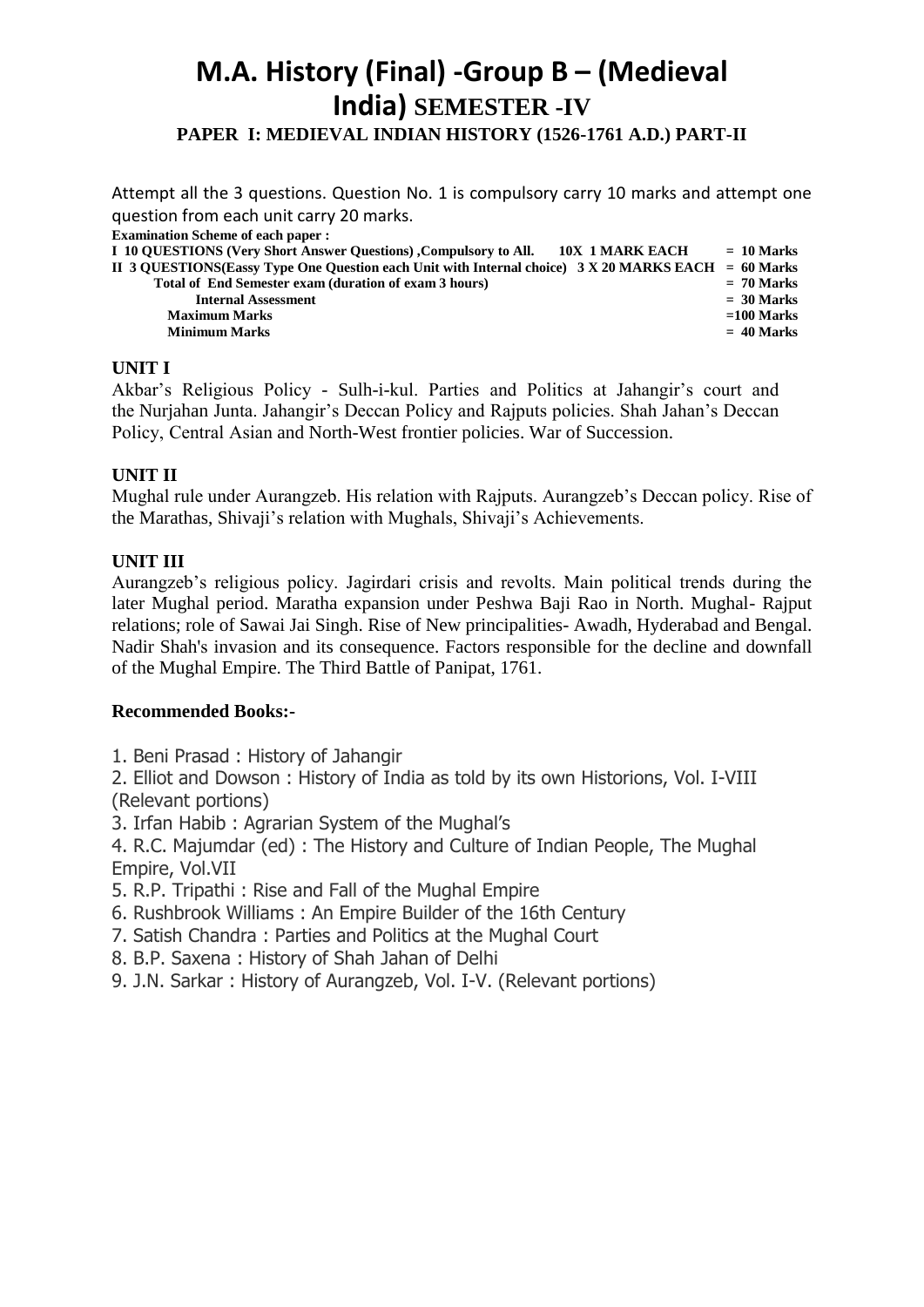# **M.A. History (Final) -Group B – (Medieval India) SEMESTER –III**

## **PAPER II: SOCIAL AND ECONOMIC LIFE IN MEDIEVAL INDIA PART-I**

Attempt all the 3 questions. Question No. 1 is compulsory carry 10 marks and attempt one question from each unit carry 20 marks. **Examination Scheme of each paper : I 10 QUESTIONS (Very Short Answer Questions) ,Compulsory to All. 10X 1 MARK EACH = 10 Marks II 3 QUESTIONS(Eassy Type One Question each Unit with Internal choice) 3 X 20 MARKS EACH = 60 Marks Total of End Semester exam (duration of exam 3 hours)** *Exergista Internal Assessment*  $=$  30 Marks *n* **Maximum Marks =100 Marks Minimum Marks = 40 Marks**

## UNIT –I

Caste structure and the development of caste system. Social classes: Ulema, nobility, zamindaras, peasantry, artisans, agricultural labour and slaves.

## UNIT-II

Functioning of the social institutions- family and the marriage. Position of Women. Slavery. Life and condition of the masses.

## UNIT-III

Agricultural production, irrigation system, agricultural technology and crop patterns.

## **ESSENTIAL READINGS:**

- 1. K.M. Ashraf : Life and conditions of the People of Hindustan
- 2. B.N.S. Yadav- Some Aspects of Society in Northern India in 12th century A.D
- 3. Yusuf Hussain : Glimpses of Medieval Indian Culture

4. K.A. Nizami : Some Aspects of Religion and Politics in India during the 13th **Century** 

- 5. R.B. Pandey : Hindu Samskaras
- 6. P.H. Prabhu : Hindu Social Organization
- 7. R.S. Sharma : Indian Feudalism
- 8. A.L. Srivastava : Medieval Indian Culture
- 9. A.Yusuf Ali : Medieval India Social and Economic Conditions
- 10. P.N. Chopra : Some Aspects of Society and Culture during the Mughal Age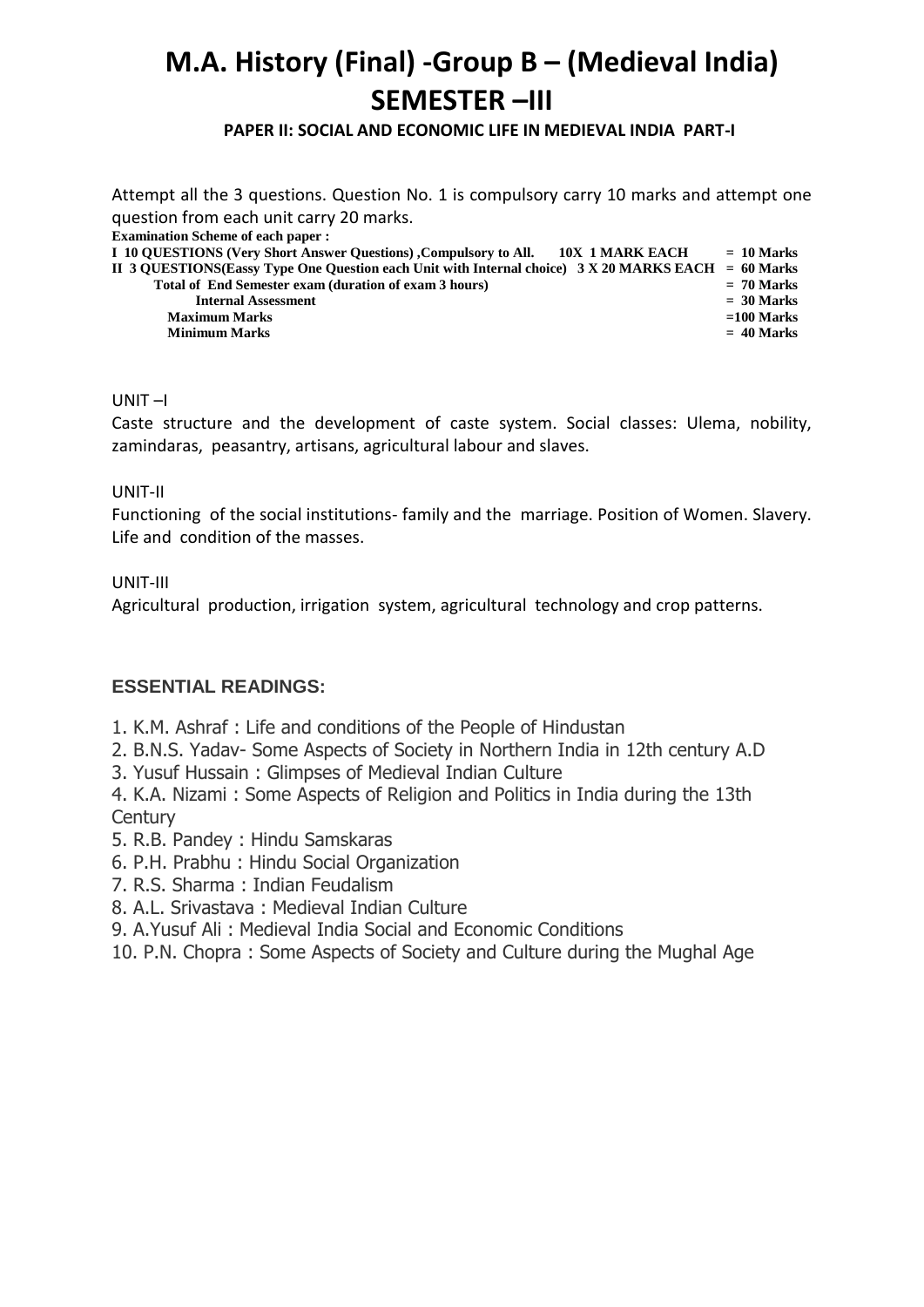# **M.A. History (Final) -Group B – (Medieval India) SEMESTER –IV**

**PAPER II: SOCIAL AND ECONOMIC LIFE IN MEDIEVAL INDIA PART-II**

Attempt all the 3 questions. Question No. 1 is compulsory carry 10 marks and attempt one question from each unit carry 20 marks. **Examination Scheme of each paper : I 10 QUESTIONS (Very Short Answer Questions) ,Compulsory to All. 10X 1 MARK EACH = 10 Marks II 3 QUESTIONS(Eassy Type One Question each Unit with Internal choice) 3 X 20 MARKS EACH = 60 Marks Total of End Semester exam (duration of exam 3 hours) = 70 Marks Internal Assessment**  $=$  30 Marks **Maximum Marks =100 Marks Minimum Marks**  $= 40$  Marks

## UNIT –I

Agrarian structure :land ownership and land rights, land revenue systems. the village community. Iqta, Jagirdari, Zamindari and Ijara systems.

## UNIT-II

Urbanization and Rise of Urban Centre. Growth of Urban industries. Technological developments.

## UNIT-III

Development of internal and external trade. Important Trade Routes. Merchant communities. Monetary system- currency and banking.

## **ESSENTIAL READINGS:**

1. K.M. Ashraf : Life and Conditions of People of Hindustan

2. Irfan Habib : The Agrarian System of Mughal India

3. Irfan Habib and T. Ray Choudhary (ed.) : Cambridge Economic History of India,Vol. I

4. S. Moosvi : Economy of the Mughal Empire – A Statistical Study

5. W.H. Moreland : The Agrarian System of Mughal India

6. N.A. Siddiqui : Land Revenue Administration under the Mughals

7. J.B. Tavernier : Travels in India, Vol Iand II ed. W. Crooke and tr. V. Ball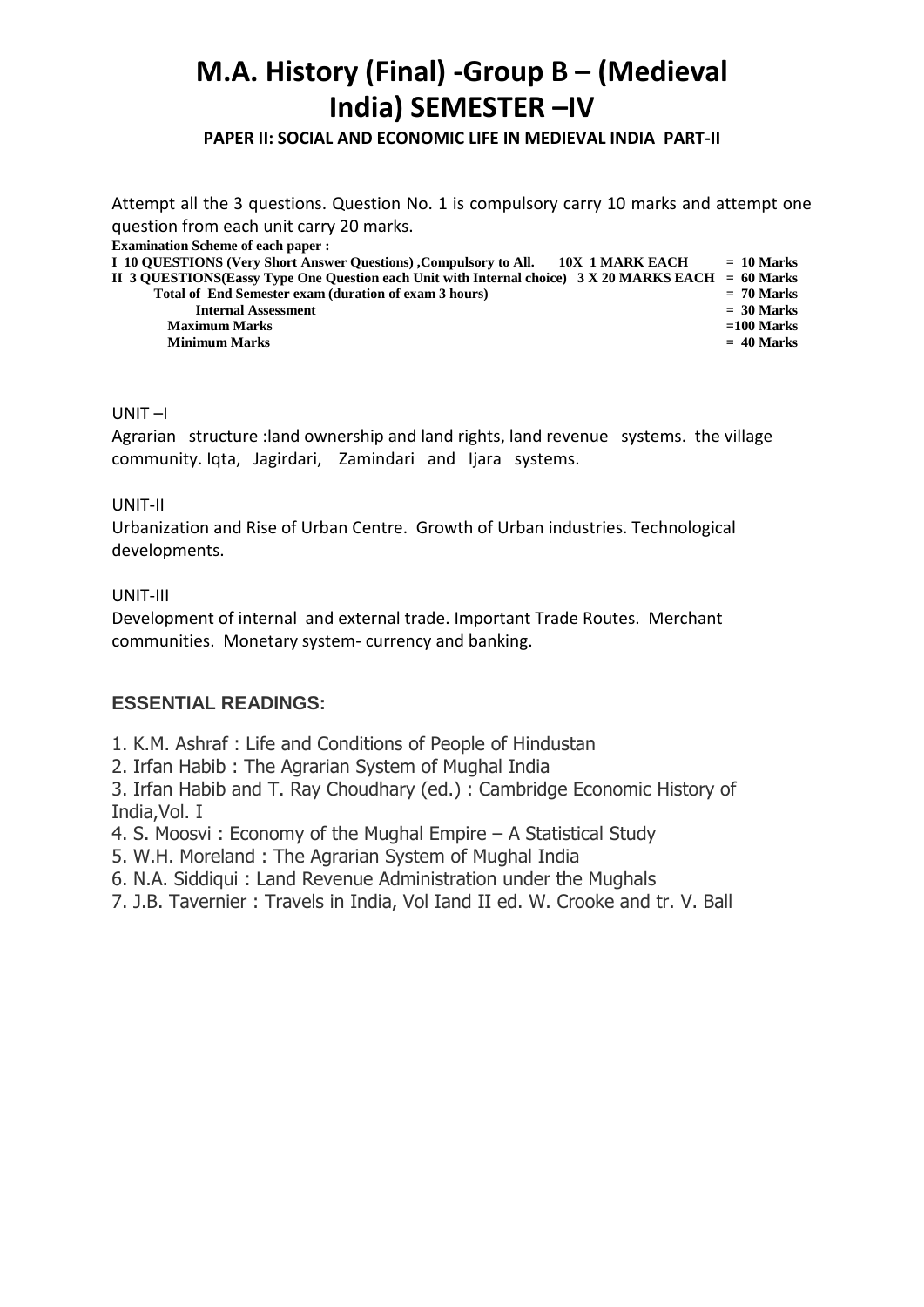# M.A. (FINAL) GROUP B – Medieval India **SEMESTER III**

## **PAPER-III : HISTORY CULTURE OF MEDIEVAL RAJASTHAN(C.1200-1761A.D.) PART-I**

Attempt all the 3 questions. Question No. 1 is compulsory carry 10 marks and attempt one question from each unit carry 20 marks.

| <b>Examination Scheme of each paper :</b>                                                             |              |
|-------------------------------------------------------------------------------------------------------|--------------|
| I 10 QUESTIONS (Very Short Answer Questions) , Compulsory to All.<br>10X 1 MARK EACH                  | $= 10$ Marks |
| II 3 QUESTIONS(Eassy Type One Question each Unit with Internal choice) $3 X 20$ MARKS EACH = 60 Marks |              |
| Total of End Semester exam (duration of exam 3 hours)                                                 | $= 70$ Marks |
| <b>Internal Assessment</b>                                                                            | $=$ 30 Marks |
| <b>Maximum Marks</b>                                                                                  | $=100$ Marks |
| <b>Minimum Marks</b>                                                                                  | $= 40$ Marks |

## UNIT –I

A study of sources- epigraphic, archival, literary and travelogues. Nature of political set up around the 13<sup>th</sup> century: Turkish Sultan's aggressive designs-Resistance by Hammir, Ratansen, Kanhadadev.

## UNIT –II

Rise of Mewar under Kumbha and Sanga –their political and cultural achievements. Mewar under Maldev.

## UNIT –III

Resistance to Mughal aggression by Mewar and Marwar –Rana Pratap and Chandrasen. beginning of collaboration with imperial authority and the role of different states of Rajasthan.

## **REFERENCES:**

- 1. H D Sankalia : Pre-History and Proto-History of India and Pakistan
- 2. H D Sankalia : Excavations at Ahar(Tambavati)Poona,1968
- 3. A Bannerjee :Archaeology of South Eastern Rajasthan, Varanasi
- 4. V N Mishra : Pre-History and proto-history of berach Basin
- 5. Dashrath Sharma : Rajasthan Through the Ages (Volume 1)
- 6. Dashrath Sharma : Early Chauhan Dynasties
- 7. H C Raychaudhari : Political History of Ancient India (Relevant portions)
- 8. G H Ojha : History of Rajputana (Relevant portions)
- 9. D C Shukla : Early History of Rajputana
- 10. K M Munshi :The Glory that was Gurjara desh (3 Volumes)
- 11. J N Asopa : Origin of the rajputs
- 12. James Tod :Annals and Antiquities of Rajasthan (Relevant portions)
- 13. Shyamal Das : Veer Vinod
- 14. R N Prasad :Raja Man Singh of Amber
- 15. V S Bhatnagar :Life and Times of Sawai Jai Singh
- 16. V N Reu: Marwar ka Itihas
- 17. H B Sarda : Maharana Kumbha
- 18. G N Sharma :Social Life of Medieval Rajasthan
- 19. G N Sharma : Mewar and the Mughal Emperors
- 20. G N Sharma : Rajasthan through the Ages, II Volume
- 21. Nandini Sinha: State Formation in Mewar.
- 22. B.D.Chattopadhyaya: The Making of Early Medieval India.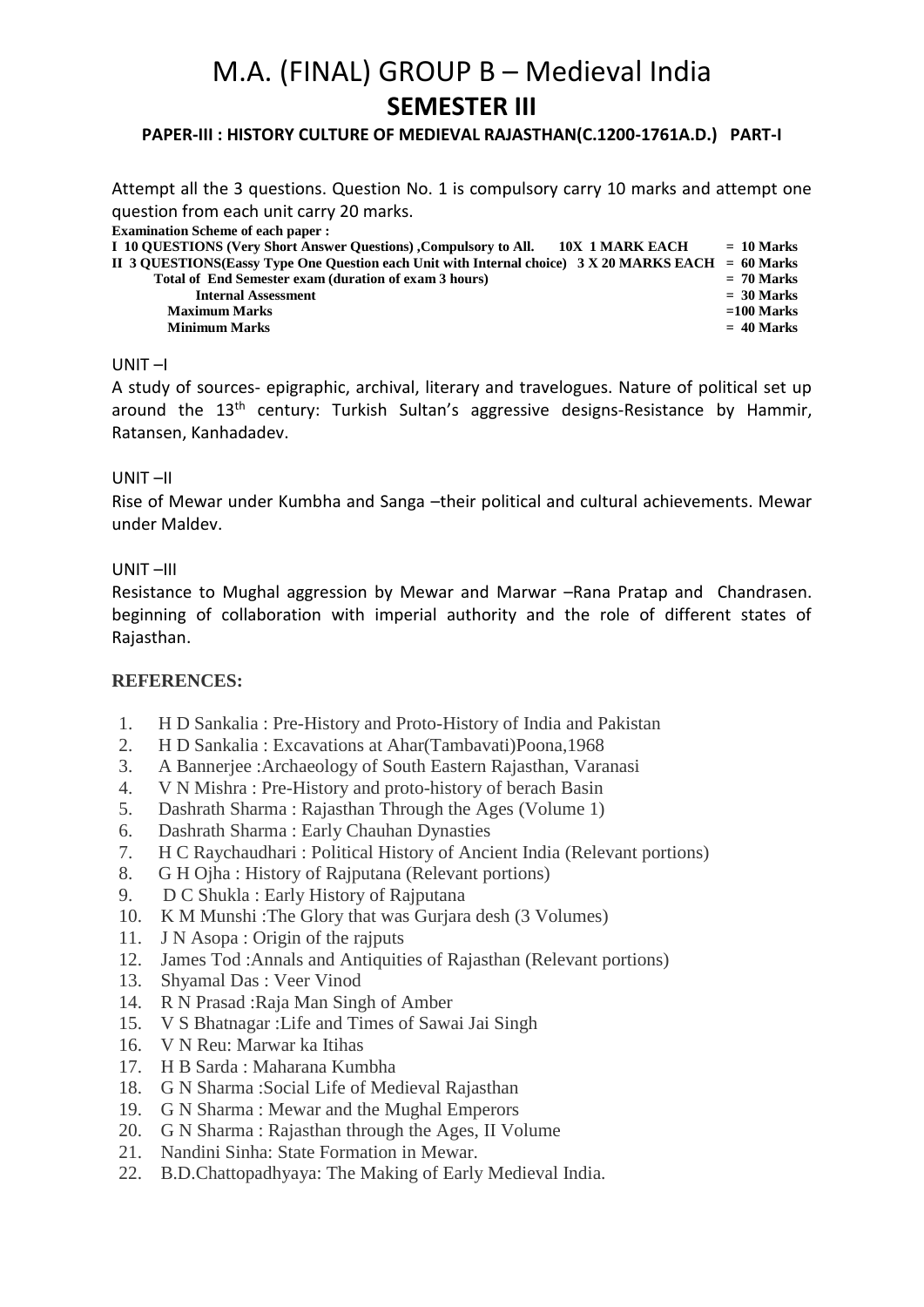# M.A. (FINAL) GROUP B – Medieval India **SEMESTER IV**

## **PAPER-III : HISTORY CULTURE OF MEDIEVAL RAJASTHAN(C.1200-1761A.D.)PART-II**

Attempt all the 3 questions. Question No. 1 is compulsory carry 10 marks and attempt one question from each unit carry 20 marks.

| <b>Examination Scheme of each paper :</b>                                                             |              |
|-------------------------------------------------------------------------------------------------------|--------------|
| I 10 QUESTIONS (Very Short Answer Questions), Compulsory to All. 10X 1 MARK EACH                      | $= 10$ Marks |
| II 3 QUESTIONS(Eassy Type One Question each Unit with Internal choice) $3 X 20$ MARKS EACH = 60 Marks |              |
| Total of End Semester exam (duration of exam 3 hours)                                                 | $= 70$ Marks |
| <b>Internal Assessment</b>                                                                            | $=$ 30 Marks |
| <b>Maximum Marks</b>                                                                                  | $=100$ Marks |
| <b>Minimum Marks</b>                                                                                  | $= 40$ Marks |
|                                                                                                       |              |

## UNIT –I

Marwar under Jaswant Singh. War of Rajput independence in the  $17<sup>th</sup>$  century: Rathore – Sisodia Alliance. Mughal decline and Maratha raids. Amber: Mirza Raja Jai Singh, Sawai Jai Singh.The Hurda Conference and the Rajput failure of unity in Rajputus.

## UNIT –II

Main features of Rajputs Polity and Administration. Clan structure. Nature of Feudalism. Land Revenue system. A study of Social Life in Medieval Rajasthan.

Main features of Economy: Agriculture, condition of Peasantry, Trade and Commerce, Rise of the business community.

## UNIT –III

Religious Ideas and Movements: Sufi tradition, Mirabai, Dadu panthis, Cult of folk deities. Developments in art and architecture: forts, temples, sculptures reservoirs and other monuments. Rajput Paintings, Literature and science(astronomy).

## **REFERENCES:**

- 1. H D Sankalia : Pre-History and Proto-History of India and Pakistan
- 2. H D Sankalia : Excavations at Ahar(Tambavati)Poona,1968
- 3. A Bannerjee :Archaeology of South Eastern Rajasthan, Varanasi
- 4. V N Mishra : Pre-History and proto-history of berach Basin
- 5. Dashrath Sharma : Rajasthan Through the Ages (Volume 1)
- 6. Dashrath Sharma : Early Chauhan Dynasties
- 7. H C Raychaudhari : Political History of Ancient India (Relevant portions)
- 8. G H Ojha : History of Rajputana (Relevant portions)
- 9. D C Shukla : Early History of Rajputana
- 10. K M Munshi :The Glory that was Gurjara desh (3 Volumes)
- 11. J N Asopa : Origin of the rajputs
- 12. James Tod :Annals and Antiquities of Rajasthan (Relevant portions)
- 13. Shyamal Das : Veer Vinod
- 14. R N Prasad :Raja Man Singh of Amber
- 15. V S Bhatnagar :Life and Times of Sawai Jai Singh
- 16. V N Reu: Marwar ka Itihas
- 17. H B Sarda : Maharana Kumbha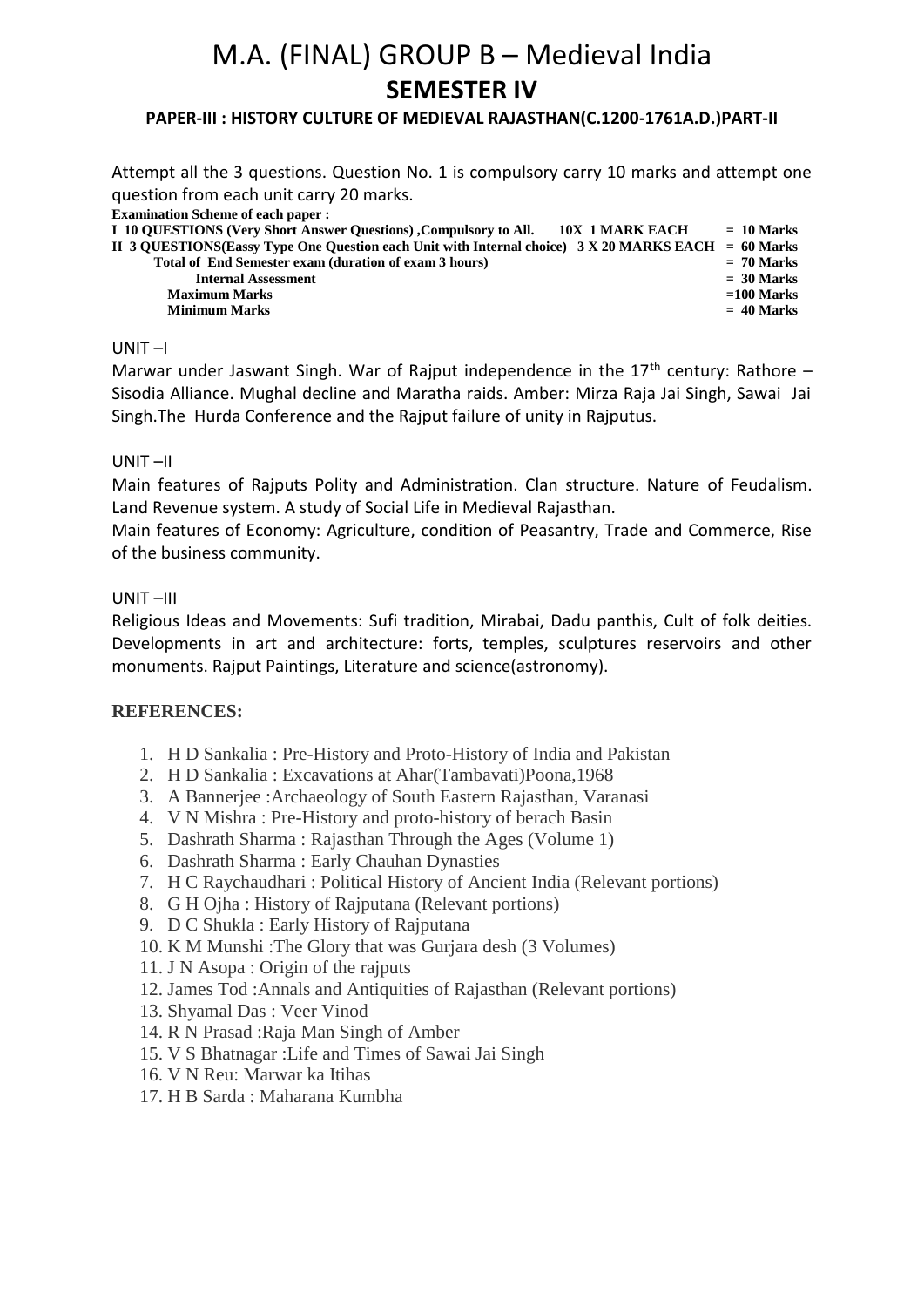## **M.A. HISTORY- (FINAL) - GROUP C -MODERN INDIA SEMESTER – III**

**PAPER I: MODERN INDIAN HISTORY(1905-1990) PART-I** 

Attempt all the 3 questions. Question No. 1 is compulsory carry 10 marks and attempt one question from each unit carry 20 marks.

| <b>Examination Scheme of each paper :</b>                                                             |              |
|-------------------------------------------------------------------------------------------------------|--------------|
| I 10 QUESTIONS (Very Short Answer Questions) Compulsory to All. 10X 1 MARK EACH                       | $= 10$ Marks |
| II 3 QUESTIONS(Eassy Type One Question each Unit with Internal choice) $3 X 20$ MARKS EACH = 60 Marks |              |
| Total of End Semester exam (duration of exam 3 hours)                                                 | $= 70$ Marks |
| <b>Internal Assessment</b>                                                                            | $=$ 30 Marks |
| <b>Maximum Marks</b>                                                                                  | $=100$ Marks |
| <b>Minimum Marks</b>                                                                                  | $= 40$ Marks |
|                                                                                                       |              |

## UNIT –I

Indian Nationalism- approaches and debates. National movement under moderates-role of Gokhale. The Extremist phase of movement- contribution of Tilak.

## UNIT –II

Economic nationalism, Swedeshi Movement. Home Rule Movement. The Indian Council Act of 1909. The Government of India Act of 1919.

## UNIT-III

Nationalism under Gandhi's le

adership. The Non –cooperation Movement. Civil Disobedience Movement and Quit India Movement.

- 1. R.C. Majumdar (ed.) : The History and Culture of the Indian People Vol. IX- British Paramountcy and Indian Renaissance, Part-I Vol. X- British Paramountcy and Indian Renaissance, Part-II Vol.XI- Struggle for Freedom
- 2. Anil Seal : Emergence of Indian Nationalism
- 3. Amalesh Tripathi : The Extremist Challenge
- 4. S.R. Malhotra : Emergence of Indian National Congress
- 5. Andrews & Mukerjee : The Rise and Growth of the Congress
- 6. B.L. Grover : British Policy towards Indian Nationalism
- 7. Wolpert : Tilak and Gokhele
- 8. M.S. Jain : Aligarh Movement
- 9. Lal Bahadur : The Muslim League
- 10. B.R. Nanda : Gandhi A Biography
- 11. V.P. Menon : The Transfer of Power in India
- 12. Tarachand : History of the Freedom Movement- III Vol.
- 13. M.R. Pandey : Source Material for History of the Freedom Movement in India 2 Vol.
- 14. Bipin Chandra : Nationalism and Colonialism in Modern India
- 15. Judith Brown : Gandhi's Rise to Power 1915-22
- 16. John and Mclane : Indian Nationalism and the Early Congress
- 17. B.R. Nanda : Jawahar lal Nehru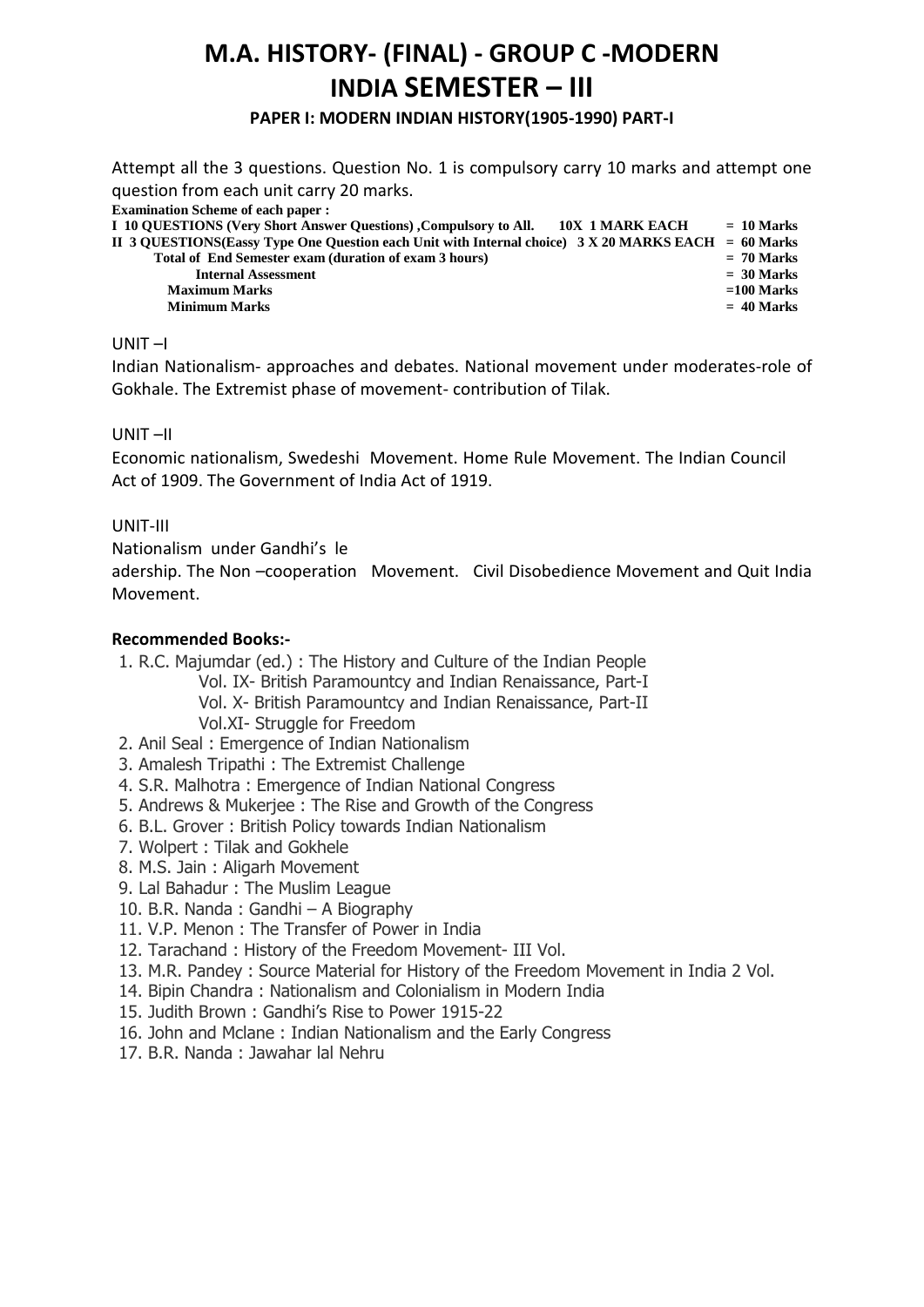## **M.A. HISTORY- (FINAL) - GROUP C -MODERN INDIA SEMESTER – IV**

## **PAPER I: MODERN INDIAN HISTORY(1905-1990) PART-II**

Attempt all the 3 questions. Question No. 1 is compulsory carry 10 marks and attempt one question from each unit carry 20 marks.

**Examination Scheme of each paper :** 

| I 10 OUESTIONS (Very Short Answer Questions) , Compulsory to All.<br>10X 1 MARK EACH                  | $= 10$ Marks |
|-------------------------------------------------------------------------------------------------------|--------------|
| II 3 QUESTIONS(Eassy Type One Question each Unit with Internal choice) $3 X 20$ MARKS EACH = 60 Marks |              |
| Total of End Semester exam (duration of exam 3 hours)                                                 | $= 70$ Marks |
| <b>Internal Assessment</b>                                                                            | $=$ 30 Marks |
| <b>Maximum Marks</b>                                                                                  | $=100$ Marks |
| <b>Minimum Marks</b>                                                                                  | $= 40$ Marks |
|                                                                                                       |              |

## UNIT –I

Role of Terrorists and Revolutionaries with special reference to Chandra shekhar and Bhagat singh. Growth of separatism- Aligarh Movement, Muslim League, Hindu Mahasabha.

## UNIT-II

The Left Movements- Socialists and Communists. Subhash Chandra Bose and the Indian National Army. The Act of 1935. Communal Politics and Partition . Indian Independence, 1947.

## UNIT- III

A brief survey of the progress of profile of Independent India (1947-1990): Integration of stages. Agrarian Reforms. Industrialization. Foreign policies. Non- Alignment. Panchsheel, SAARC (upto 1990)

- 1. R.C. Majumdar (ed.) : The History and Culture of the Indian People
	- Vol. IX- British Paramountcy and Indian Renaissance, Part-I
	- Vol. X- British Paramountcy and Indian Renaissance, Part-II Vol.XI- Struggle for Freedom
- 2. Anil Seal : Emergence of Indian Nationalism
- 3. A.R. Desai : Social Background of Indian Nationalism
- 4. S.R. Malhotra : Emergence of Indian National Congress
- 5. Andrews & Mukerjee : The Rise and Growth of the Congress
- 6. B.L. Grover : British Policy towards Indian Nationalism
- 7. Amalesh Tripathi : The Extremist Challenge
- 8. Wolpert : Tilak and Gokhele
- 9. M.S. Jain : Aligarh Movement
- 10. Lal Bahadur : The Muslim League
- 11. B.R. Nanda : Gandhi A Biography
- 12. V.P. Menon : The Transfer of Power in India
- 13. Tarachand : History of the Freedom Movement- III Vol.
- 14. M.R. Pandey : Source Material for History of the Freedom Movement in India 2 Vol.
- 15. Bipin Chandra : Nationalism and Colonialism in Modern India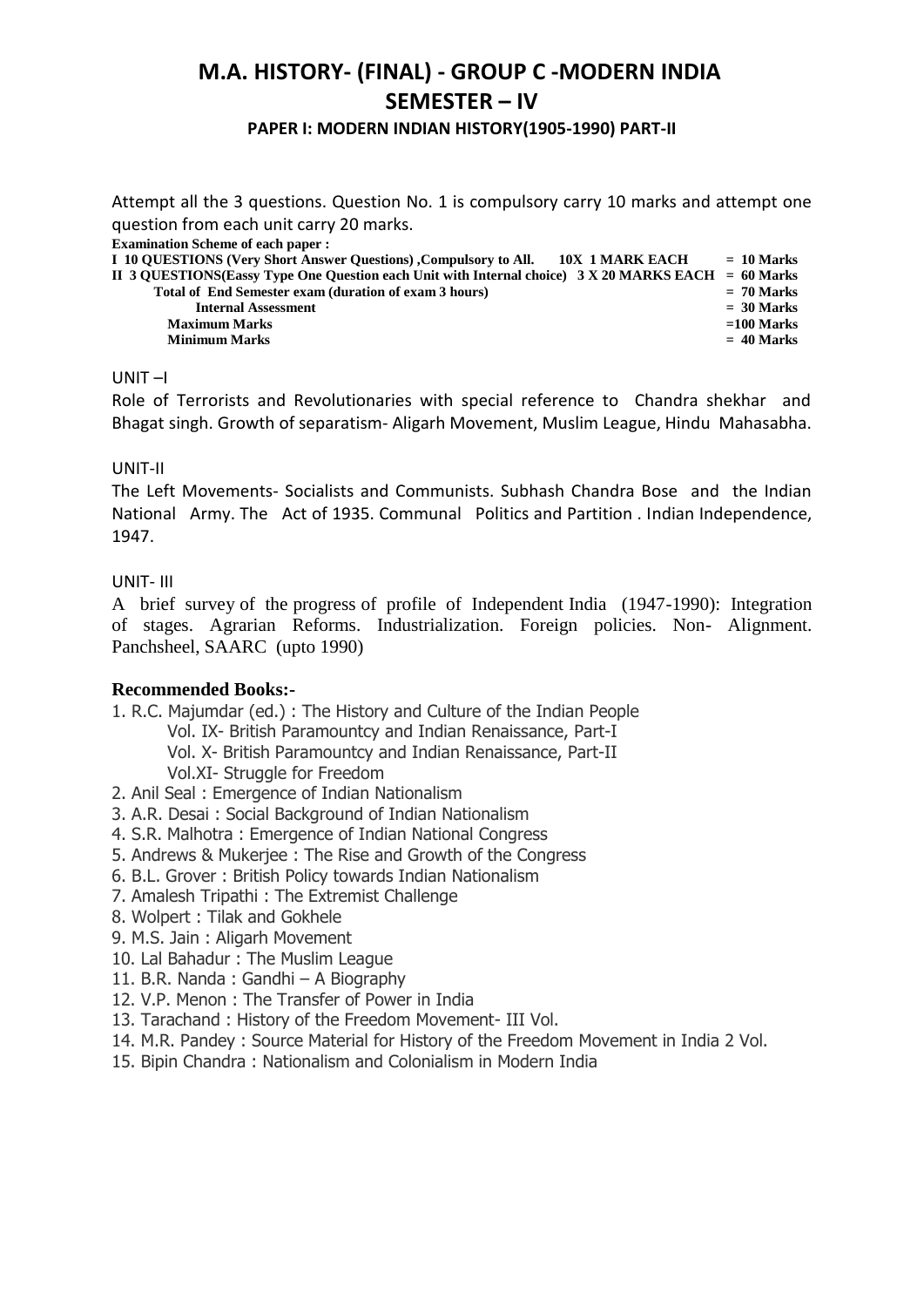# **M.A.HISTORY –(FINAL)- Group C SEMESTER –III**

## **PAPER II: SOCIAL AND ECONOMIC LIFE IN MODERN INDIA PART-I**

Attempt all the 3 questions. Question No. 1 is compulsory carry 10 marks and attempt one question from each unit carry 20 marks. **Examination Scheme of each paper : I 10 QUESTIONS (Very Short Answer Questions) ,Compulsory to All. 10X 1 MARK EACH = 10 Marks II 3 QUESTIONS(Eassy Type One Question each Unit with Internal choice) 3 X 20 MARKS EACH = 60 Marks Total of End Semester exam (duration of exam 3 hours) = 70 Marks**  *Internal Assessment*  $=$  30 Marks **Maximum Marks =100 Marks Minimum Marks = 40 Marks**

## UNIT –I

General features of Social life in the later half of the18th century. Social and Religious Reform Movements: Raja Ram Mohan Roy, Dayanand Saraswati and Vivekanand.

## UNIT –II

The Growth and Impact of Western Education. Emergence of Indian Middle Class.

## UNIT-III

Introduction of English legal system and its impact. Social legislation. Depressed classes movements and upliftment of Depressed Classes.

- 1. D.R. Gadgil : The Industrial Revolution of India in Recent Times
- 2. A.R. Desai : Social Background of Indian Nationalism
- 3. B.B. Mishra : The Indian Middle Class
- 4. Natrajan : Century of Social Reform in India
- 5. V.P. Verma : Modern Indian Social and Political Thought (in hindi also)
- 6. B.T. Mac Caull : Education and the Origins of Indian Nationalism
- 7. V.P.S. Raghuvanshi : Indian Society in the 18th Century
- 8. V.C. Joshi (ed) : Rammohan Roy and the Process of Modernization in India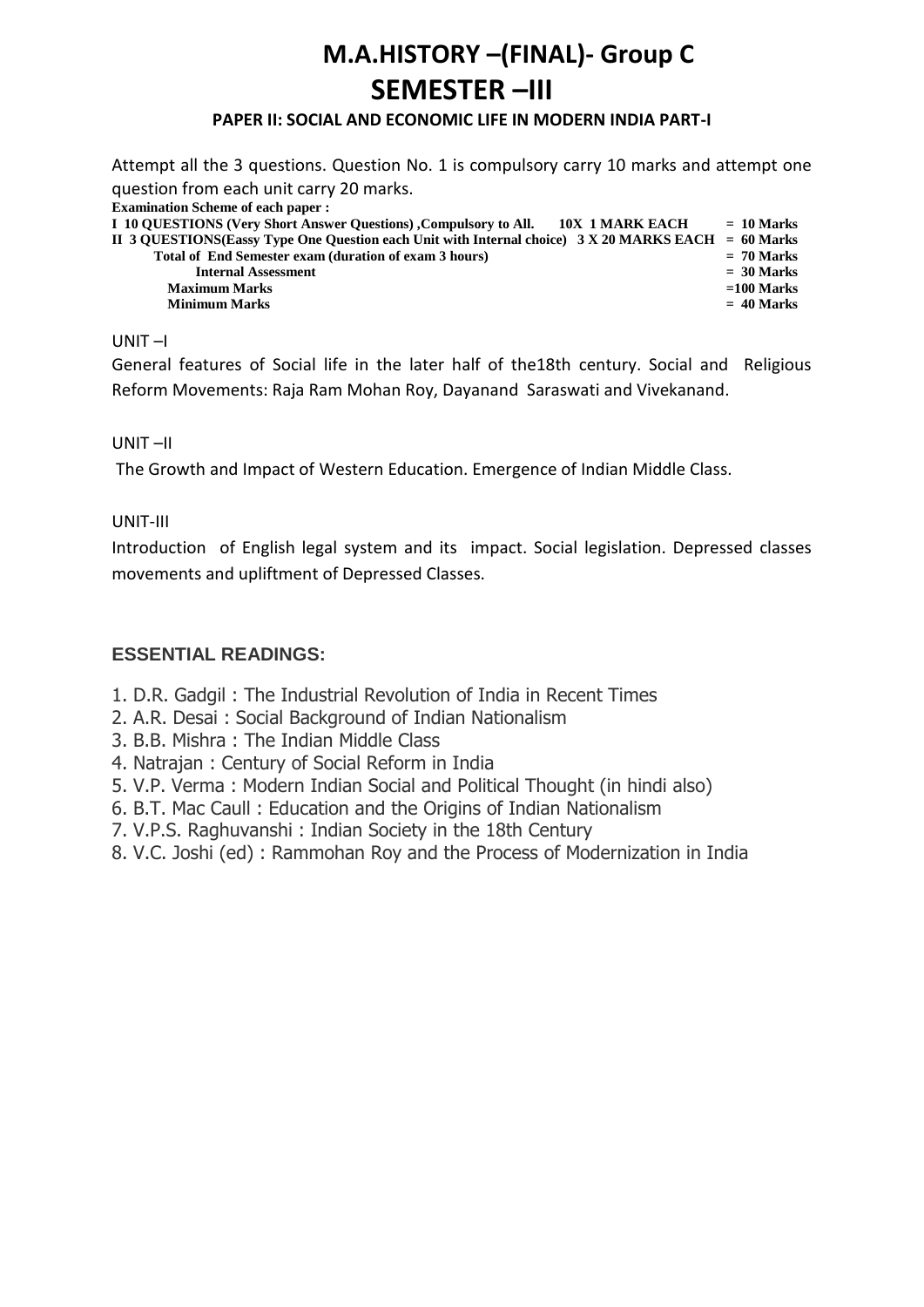# **M.A.HISTORY –(FINAL)- Group C SEMESTER –IV**

## **PAPER II: SOCIAL AND ECONOMIC LIFE IN MODERN INDIA PART-II**

Attempt all the 3 questions. Question No. 1 is compulsory carry 10 marks and attempt one question from each unit carry 20 marks.

**Examination Scheme of each paper :** 

| I 10 QUESTIONS (Very Short Answer Questions), Compulsory to All.<br>10X 1 MARK EACH                   | $= 10$ Marks |
|-------------------------------------------------------------------------------------------------------|--------------|
| II 3 QUESTIONS(Eassy Type One Question each Unit with Internal choice) $3 X 20$ MARKS EACH = 60 Marks |              |
| Total of End Semester exam (duration of exam 3 hours)                                                 | $= 70$ Marks |
| <b>Internal Assessment</b>                                                                            | $=$ 30 Marks |
| <b>Maximum Marks</b>                                                                                  | $=100$ Marks |
| <b>Minimum Marks</b>                                                                                  | $= 40$ Marks |
|                                                                                                       |              |

## UNIT-I

The Drain of wealth from India. Destruction of cottage industries, handicrafts and attempts at deindustrialization.

## UNIT-II

The establishment of Railways and the beginning of Industrialization. Women in the National Movement.

## UNIT-III

Land Revenue administration – main features of the permanent settlement, Mahalwari and Ryatwari system. Peasant' and Workers' Movements.

## **ESSENTIAL READINGS:**

- 1. R.C. Dutt : Economic History of India
- 2. A.K. Bagchi : Private Investment in India 1909-1930
- 3. B.N. Ganguli : Dadabhai Naroji and the Drain Theory
- 4. Elizabeth Whitcombe : Agrarian Conditions in Northern India 1860-1900
- 5. Daniel and Alice : Land and Labour in India
- 6. Bipin Chandra : Rise and Growth of Economic Nationalism in India

7. Dharma Kumar and Tapan Ray Choudhary (eds) : The Cambridge Economic History of India, Vol. II

- 8. Rajat K. Ray (ed) : Entrepreneurship and Industry in India, 1800-1947
- 9. A.R. Desai : Peasant Struggles in India
- 10. Dadabhai Naoroji : Poverty and Un-British Rule in India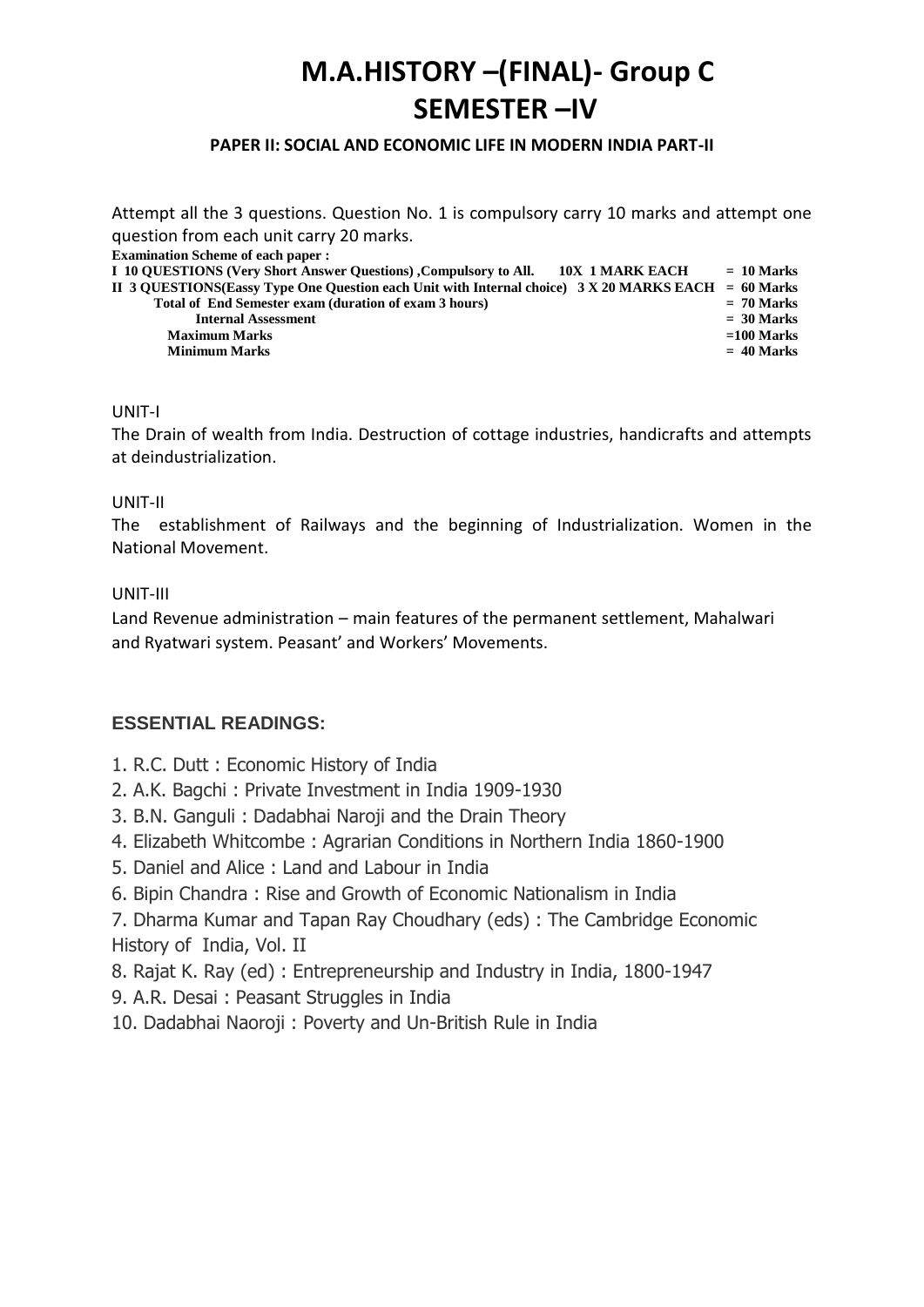## **M.A.HISTORY –(FINAL)- Group C SEMESTER-III PAPER-III HISTORY OF MODERN RAJASTHAN -I**

Attempt all the 3 questions. Question No. 1 is compulsory carry 10 marks and attempt one question from each unit carry 20 marks.

| <b>Examination Scheme of each paper:</b>                                                              |              |
|-------------------------------------------------------------------------------------------------------|--------------|
| I 10 QUESTIONS (Very Short Answer Questions) , Compulsory to All.<br>10X 1 MARK EACH                  | $= 10$ Marks |
| II 3 OUESTIONS(Eassy Type One Ouestion each Unit with Internal choice) $3 X 20$ MARKS EACH = 60 Marks |              |
| Total of End Semester exam (duration of exam 3 hours)                                                 | $= 70$ Marks |
| <b>Internal Assessment</b>                                                                            | $=$ 30 Marks |
| <b>Maximum Marks</b>                                                                                  | $=100$ Marks |
| <b>Minimum Marks</b>                                                                                  | $= 40$ Marks |

## **UNIT-I**

Maratha interference in the affairs of Rajputs rulers. Nobility disputes. British treaties with the states (1817-18)and their fall out. A.G.G. and the residency system and the operation of Paramountcy.

## **UNIT-II**

British policy towards the nobility (1818-1868) in Mewar and Jaipur. Evolution of British policy towards the states in Rajasthan (1870-1921). Changes in the judicial system of Rajasthan during the British period and their social impact.

## **UNIT-III**

Social change –position of women and attempts at their social upliftment in Rajasthan. Role of hitkarini sabha.

## **ESSENTIAL REFERENCES:**

- 1. G.H. Ojha, History of Mewar, Jodhpur, Bikaner and Dungarpur (relevant portions)
- 2. Shyamal Das, Vir Vinod (relevant portions)
- 3. M.S.Mehta, Lord Hastings and the Indian States
- 4. A.C. Banerjee, Rajput States and the East India Company
- 5. N.R. Khadgawat, Rajasthan's Role in the Struggle of 1857
- 6. V.P. Menon, Story of the Integration of the Indian States
- 7. Laxman Singh : Political and Constitutional Development in the Princely State of Rajasthan(1920-1949)
- 8. K.S. Saxena, The Political Movements and Awakening in Rajasthan (1857-1947)
- 9. S.S.Saxena & Padmaja: Bijolia Kisan Andolan Ka Itihas (in Hindi)
- 10. K S Gupta, : Mewar and the Maratha
- 11. M.S. Jain, A Concise History of Modern Rajasthan
- 12. Karni Singh, The Relations of the House of Bikaner with the Central Powers.
- 13. M.S. Jain (ed.), Rajasthan Through the Ages, Vol. III
- 14. S.C.Mishra, National Movement in a Princely State (Bharatpur)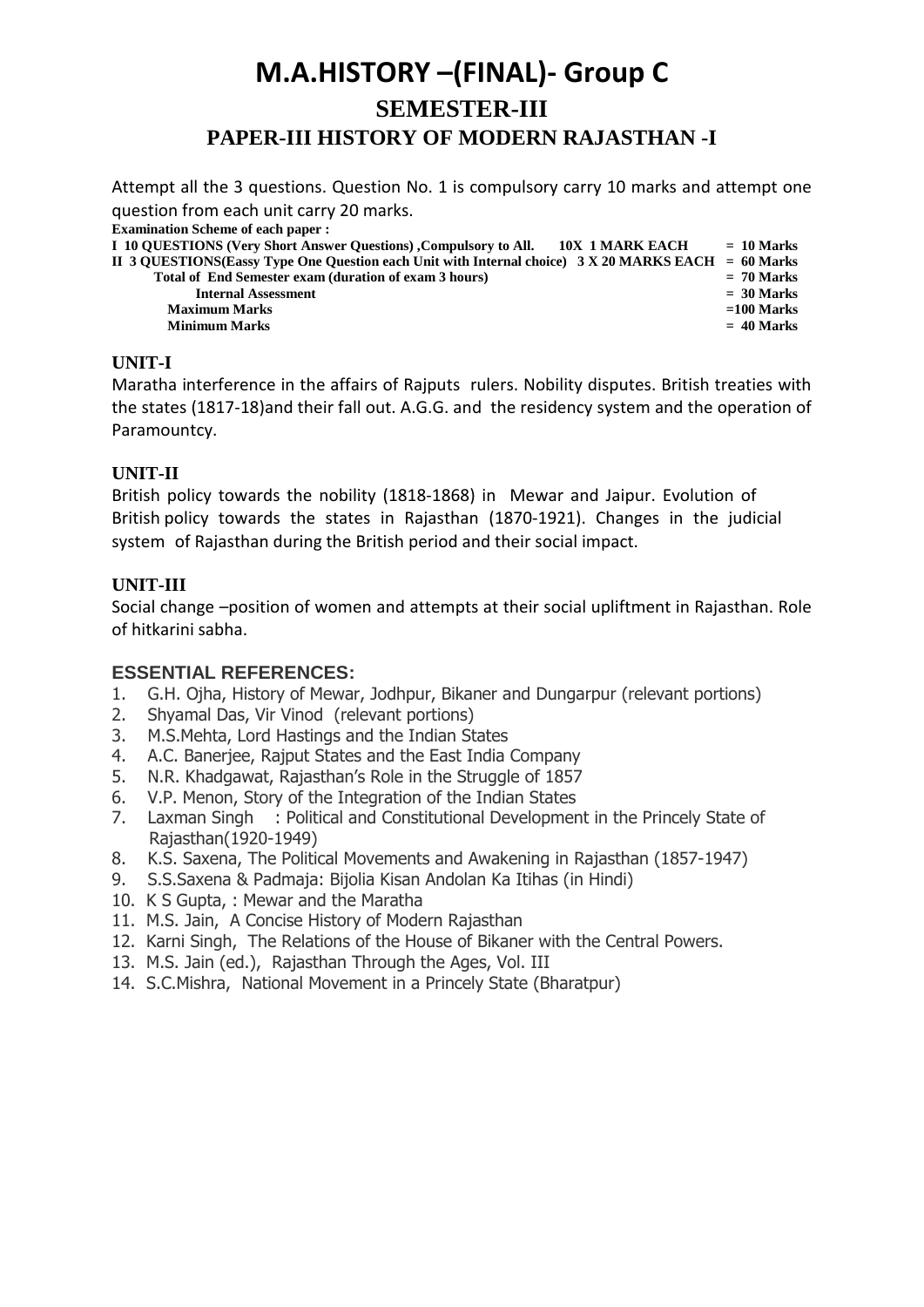## **M.A.HISTORY –(FINAL)- Group C SEMESTER-IV PAPER-III HISTORY OF MODERN RAJASTHAN PART-II**

Attempt all the 3 questions. Question No. 1 is compulsory carry 10 marks and attempt one question from each unit carry 20 marks.

**Examination Scheme of each paper :** 

| I 10 QUESTIONS (Very Short Answer Ouestions) Compulsory to All. 10X 1 MARK EACH                       | $= 10$ Marks |
|-------------------------------------------------------------------------------------------------------|--------------|
| II 3 QUESTIONS(Eassy Type One Question each Unit with Internal choice) $3 X 20$ MARKS EACH = 60 Marks |              |
| Total of End Semester exam (duration of exam 3 hours)                                                 | $= 70$ Marks |
| <b>Internal Assessment</b>                                                                            | $=$ 30 Marks |
| <b>Maximum Marks</b>                                                                                  | $=100$ Marks |
| <b>Minimum Marks</b>                                                                                  | $= 40$ Marks |
|                                                                                                       |              |

## **UNIT-I**

Land revenue settlements and their impact on agrarian society. Agrarian movements in Mewar and Shekhawati regions. Changes in trade and pattern and migration of business community.

## **UNIT-II**

British policy towards opium and salt and its impact. Railways and the means of communication-transformation of local economy. Economic development and planning after the formation of Rajasthan.

## **UNIT-III**

Political awakening in Rajasthan. formation of praja mandals and their role in the integration . Main trends in the history of Rajasthan since 1956. Political parties and the functioning of democratic institutions till 1980.

## **ESSENTIAL REFERENCES:**

- 1. G.H. Ojha, History of Mewar, Jodhpur, Bikaner and Dungarpur (relevant portions)
- 2. Shyamal Das, Vir Vinod (relevant portions)
- 3. M.S.Mehta, Lord Hastings and the Indian States
- 4. A.C. Banerjee, Rajput States and the East India Company
- 5. N.R. Khadgawat, Rajasthan's Role in the Struggle of 1857
- 6. V.P. Menon, Story of the Integration of the Indian States
- 7. Laxman Singh : Political and Constitutional Development in the Princely State of Rajasthan (1920-1949)
- 8. K.S. Saxena, The Political Movements and Awakening in Rajasthan (1857-1947)
- 9. S.S.Saxena & Padmaja: Bijolia Kisan Andolan Ka Itihas (in Hindi)
- 10. K S Gupta, : Mewar and the Maratha
- 11. M.S. Jain, A Concise History of Modern Rajasthan
- 12. Karni Singh, The Relations of the House of Bikaner with the Central Powers.
- 13. M.S. Jain (ed.), Rajasthan Through the Ages, Vol. III
- 14. S.C.Mishra, National Movement in a Princely State (Bharatpur)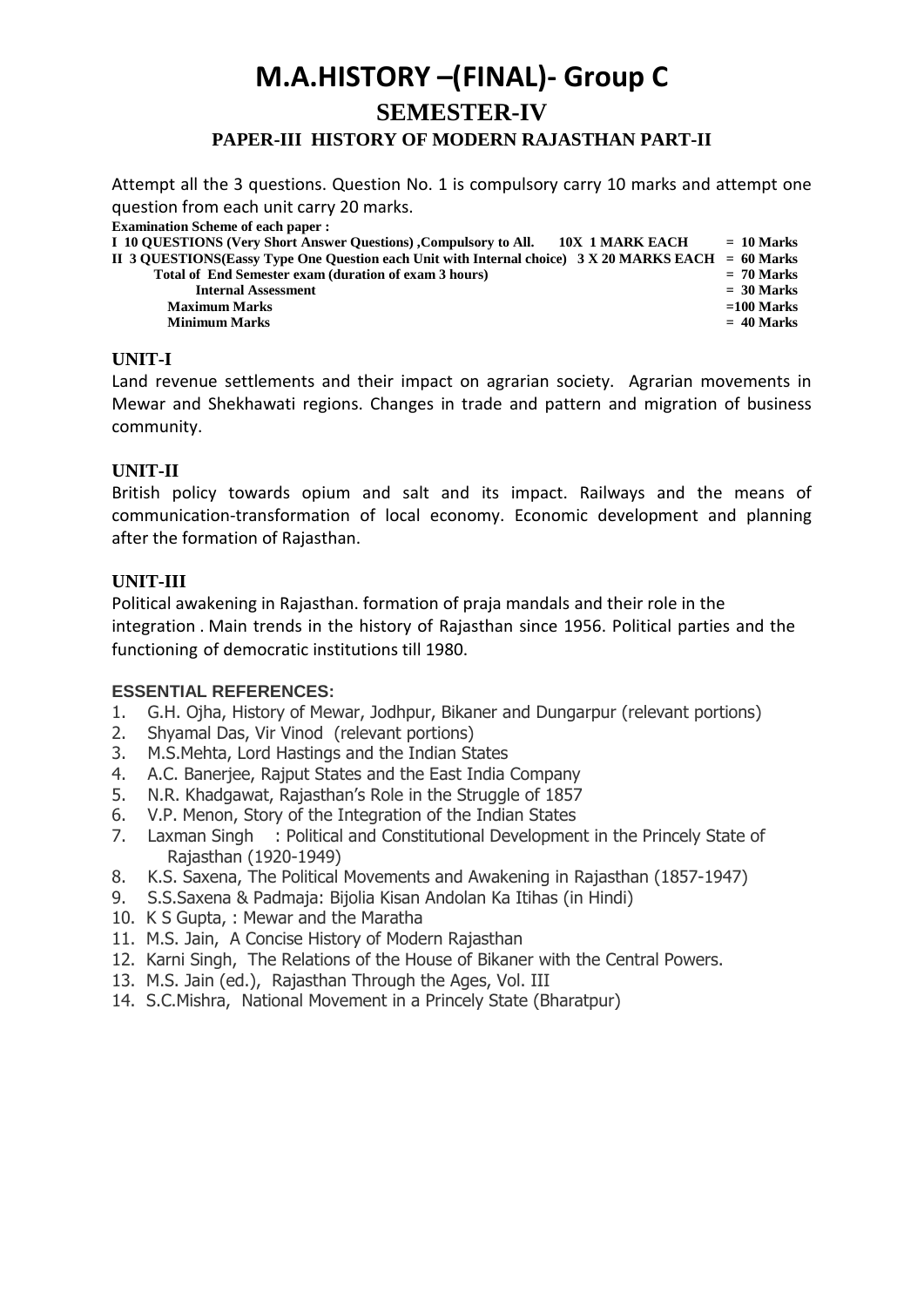## **M.A.HISTORY – (FINAL) SEMESTER –III**

## **PAPER-IV HISTORICAL TOURISM IN INDIA WITH SPECIAL REFERENCE TO RAJASTHAN PART-I**

## **(Compulsory For All Three Groups)**

Attempt all the 3 questions. Question No. 1 is compulsory carry 10 marks and attempt one question from each unit carry 20 marks.

**Examination Scheme of each paper :** 

| I 10 OUESTIONS (Very Short Answer Questions), Compulsory to All.<br><b>10X 1 MARK EACH</b> | $= 10$ Marks |
|--------------------------------------------------------------------------------------------|--------------|
| II 3 OUESTIONS(Eassy Type One Ouestion each Unit with Internal choice) 3 X 20 MARK EACH    | $= 60$ Marks |
| Total of End Semester exam (duration of exam 3 hours)                                      | $= 70$ Marks |
| <b>Internal Assessment</b>                                                                 | $=$ 30 Marks |
| <b>Maximum Marks</b>                                                                       | $=100$ Marks |
| <b>Minimum Marks</b>                                                                       | $= 40$ Marks |
|                                                                                            |              |

## $UNIT - I$

Historical Tourism concept, practice, and prospectus. nature and significance of Historical Tourism in India. Characteristics of Indian history and culture as exhibited through historical tourism in India. Unity variety and diversity, spiritual bent of mind yet full involvement in vivacities of life, etc

## UNIT –II

A survey of places of historical tourism in India. :sites of Indian architecture, sculpture and painting forming the major areas of tourism attraction- study of Dholavira, Sanchi stupa, Ajanta paintings . Khajuraho temples at Ellora, Brhadishwara Chola temple.

## UNIT III

Places of historical tourism connected with medieval and modern Indian history: study of Red Fort at Delhi, Buland Darwaja at Fatehpur Sikri, Sabarmati Ashram in Gujarat, and Taj Mahal at Agra.

- 1.Chris Cooper and Fletcher: Tourism-Principles and practices
- 2. A.K.Bhatia:Tourism Principles
- 3. S.P.Gupta: Tourism, Museums and Monuments
- 4. S.p.Gupta, Kishan lal, Mahua Bhattacharya :Cultural Tourism in India
- 5. V.S. Agarwala: Indian Art
- 6. J. Marshal : A Guide to Sanchi
- A. Ghosh :Ajanta Murals
- 7. S.Kramrisch: Hindu Temples, 2 Volumes
- 8. Krishna Dev : Temples of North India
- 9. K.R. Sriniwasan : Temples of South India
- 10. Percy Brown : Indian Architecture Vol. II
- 11. R. Nath : Mughal Architecture
- 12. Chandraman Singh ed; Protected Monuments of Rajasthan
- 13. Chandraman Singh; Art Treasures of Rajasthan, Vol.1, Jawahar Kala Kendra & Publication Scheme, Jaipur
- 14. Jain K.C.: Ancient Cities & Towns of Rajasthan, Delhi, 1972
- 15. Mishra R.L.: Forts of Rajasthan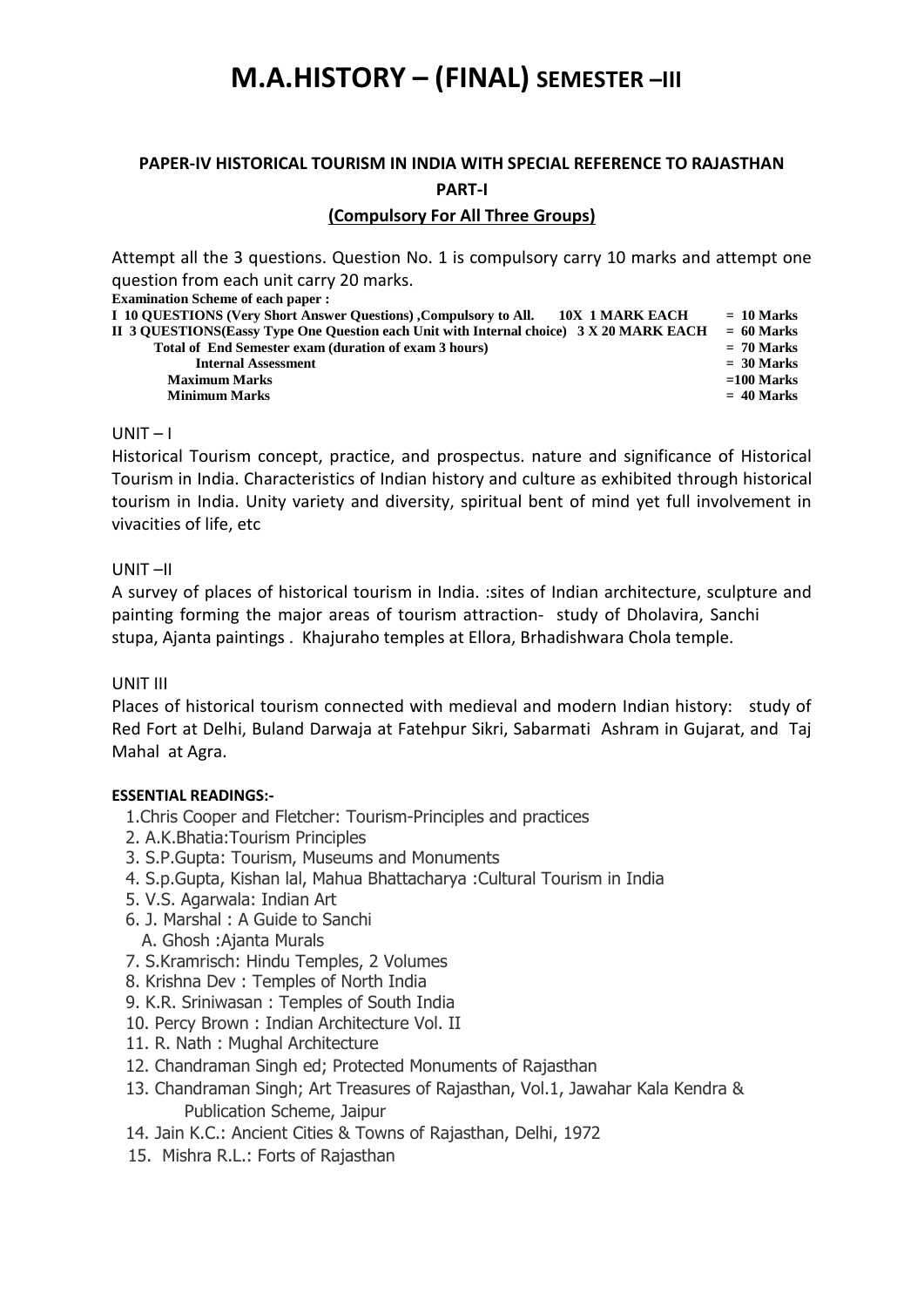# **M.A.HISTORY – (FINAL)**

## SEMESTER –IV

## **PAPER IV:- HISTORICAL TOURISM IN INDIA WITH SPECIAL REFERENCE TO RAJASTHAN PART-II**

## **(Compulsory For All Three Groups)**

Attempt all the 3 questions. Question No. 1 is compulsory carry 10 marks and attempt one question from each unit carry 20 marks.

| <b>Examination Scheme of each paper :</b>                                                             |              |
|-------------------------------------------------------------------------------------------------------|--------------|
| I 10 QUESTIONS (Very Short Answer Questions) , Compulsory to All.<br>10X 1 MARK EACH                  | $= 10$ Marks |
| II 3 QUESTIONS(Eassy Type One Question each Unit with Internal choice) $3 X 20$ MARKS EACH = 60 Marks |              |
| Total of End Semester exam (duration of exam 3 hours)                                                 | $= 70$ Marks |
| <b>Internal Assessment</b>                                                                            | $=$ 30 Marks |
| <b>Maximum Marks</b>                                                                                  | $=100$ Marks |
| <b>Minimum Marks</b>                                                                                  | $= 40$ Marks |

## UNIT I

Role of Museums and Archives in promoting historical tourism-National Museum, Delhi, State Archives, Bikaner. Methods for developing infrastructure, marketing and guiding skills for old and newly identified places for historical tourism.

## UNIT II

Significance of Rajasthan as a centre for Historical Tourism. Study of the main historical places of tourist interest in Rajasthan- Delwara temples, Chittorgarh fort, Rajsamand Lake, Ummaid Bhawan palace at jodhpur, Kishangarh and Bundi Painting, Havelis of Jaisalmer, Shekhawati frescoes, Jantar Mantar at Jaipur, Sheesh Mahal at Amber.

## UNIT III

Historical tourism at places of religious significance- Pushkar, Dargah at Ajmer. Need for developing historical sites for attracting tourism–Viratnagar, Abaneri, Osian,Bharthari, Neelkanth and Mahaveerji.

## **ESSENTIAL READINGS:-**

1.Chris Cooper and Fletcher: Tourism-Principles and practices

- 2. A.K.Bhatia:Tourism Principles
- 3. S.P.Gupta: Tourism, Museums and Monuments
- 4. S.p.Gupta, Kishan lal, Mahua Bhattacharya :Cultural Tourism in India
- 5. V.S. Agarwala: Indian Art
- 6. J. Marshal : A Guide to Sanchi
- A. Ghosh :Ajanta Murals
- 7. S.Kramrisch: Hindu Temples, 2 Volumes
- 8. Krishna Dev : Temples of North India
- 9. K.R. Sriniwasan : Temples of South India
- 10. Percy Brown : Indian Architecture Vol. II
- 11. R. Nath : Mughal Architecture
- 12. Chandraman Singh ed; Protected Monuments of Rajasthan
- 13. Chandraman Singh; Art Treasures of Rajasthan, Vol.1, Jawahar Kala Kendra & Publication Scheme, Jaipur
- 14. Jain K.C.: Ancient Cities & Towns of Rajasthan, Delhi, 1972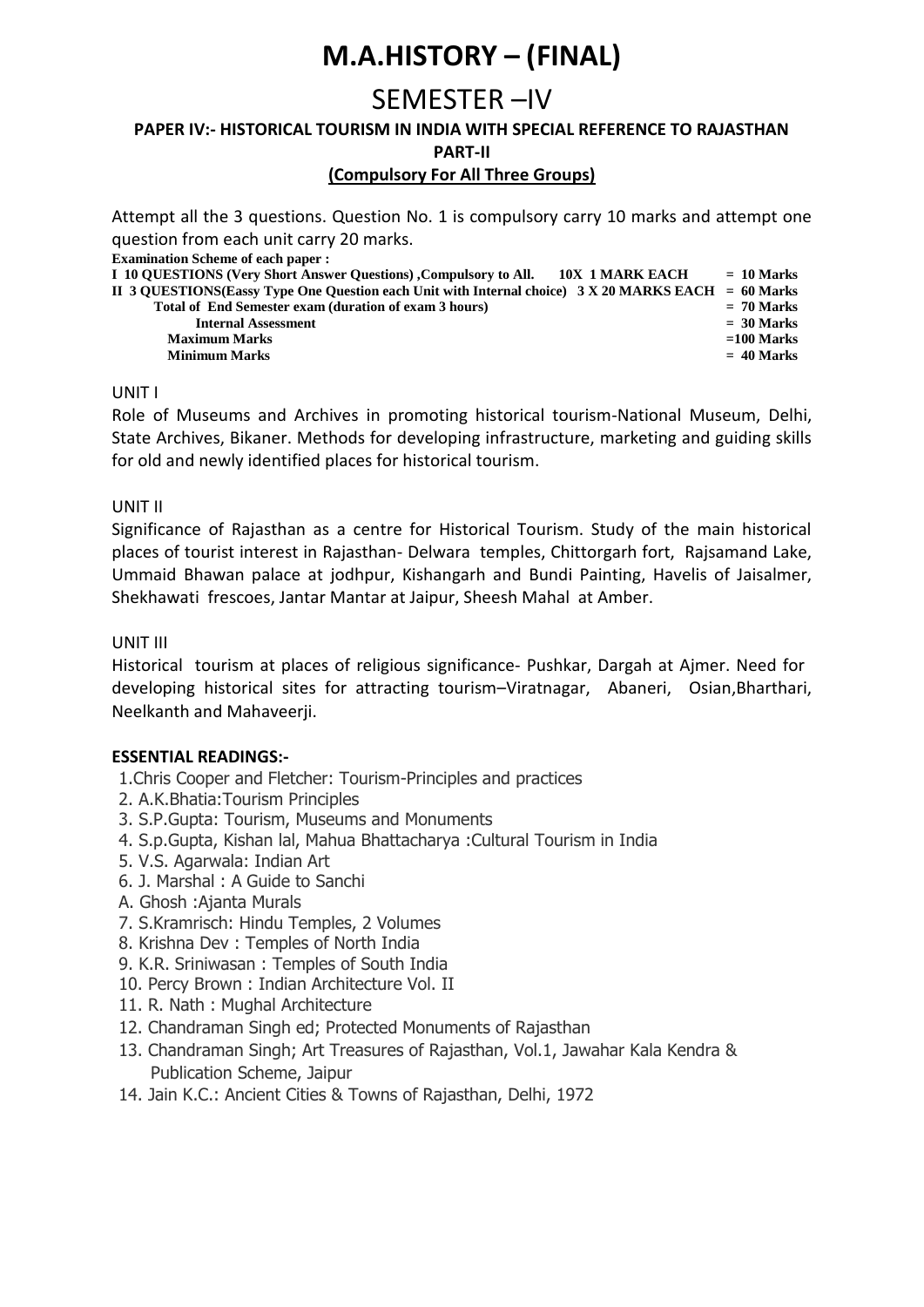## **M.A. HISTORY (FINAL)**

## **SEMESTER-III**

## **PAPER V: PHILOSOPHY OF HISTORY PART – I**

(Compulsory for all three Groups)

**Attempt all 3 question: question No. 1 is compulsory and carries 10 marks, attempt one question from each unit which carries 20 marks.** 

**Examination Scheme of each paper:** 

| I 10 QUESTIONS (very short answer Questions), Compulsory to all                              | <b>10×1 MARK EACH</b> | $=$ 10 Marks |
|----------------------------------------------------------------------------------------------|-----------------------|--------------|
| II 3 QUESTIONS (Essay Type one question from each unit with internal choice) 3×20 MARKS each |                       | $= 60$ Marks |
| <b>TOTAL</b> of End semester exam (duration of exam 3 hours)                                 |                       | $= 70$ Marks |
| Internal assessment                                                                          | $=$ 30 Marks          |              |
| Max. Marks                                                                                   | $=100$ Marks          |              |
| <b>Minimum Pass Marks</b>                                                                    | $=40$ Marks           |              |

## **UNIT -I**

Meaning, nature and Scope of History. Relationship of History with other disciplines in the humanities social and natural science. Historical facts-positivist and idealist views.

## **UNIT –II**

Problem of Objectivity in History. Causation in History. Possibility of laws in History. Values in History. Role of individual in History. Historical Explanation. Historicism.

## **UNIT –III**

General Survey of Approaches to History writing : Theological, Nationalist, Materialist, Annales School. Orientalist, Post-Modern Critique of History.

## **REFERENCES :**

|    | 1. Paul Hamilton        | : Historicism                                                                            |
|----|-------------------------|------------------------------------------------------------------------------------------|
| 2. | William Dray            | : Perspectives on History                                                                |
|    | 3. C. Behan McCullah    | : The truth of History the logic of History (putting postmodernism in perspective)       |
| 4. | Satish K. Bajaj         | : Recent Trends in Historiography, New Delhi, 1998.                                      |
|    | 5. Ranjeet Guha (ed.)   | : Subaltern studies, Vol. 1,2,3&4 Oxford University Press, New Delhi, 1982               |
|    | 6. V.S Pathak           | : Ancient Historians of India, Gorakhpur, 1984                                           |
|    | 7. U.N Ghoshal          | : studies in Indian History and Culture                                                  |
|    | 8. V.S Agrawala         | : Itihas Darshan (in Hindi), Varanasi                                                    |
|    | 9. Buddha Prakash       | : Itihas Darshan (in Hindi), Lucknow, 1962                                               |
|    | 10. GC Pande (ed.)      | : Itihas – Swaroop evam Siddhanth (in Hindi), Jaipur                                     |
|    | 11. GA Cohen            | : Karl Marx's Theory of history: Adefense (Oxford 1978)                                  |
|    | 12. MG Murphey          | : Our knowledge of the Historical Past (Indianapolis 1973)                               |
|    | 13. S. Clark            | : "The annals Historians", in Q Skinner ed. The Return of Grand Theory in the            |
|    |                         | Human science (Cambridge 1985)                                                           |
|    | 14. Traian Stoianovitch | : French Historical Method : Thae Annales Paradigm (Ithaca, New York, 1976)              |
|    |                         | 15. Maurice Aymard and harbans Mukhia eds., : French Studies in History (New Delhi 1988) |

- 16. Peter Burke ed., A new Kind of History : From the Writings of Lucien Fobvre (London 1983).Essays
- 17. Mark Foster : Foucault, Marxism and History